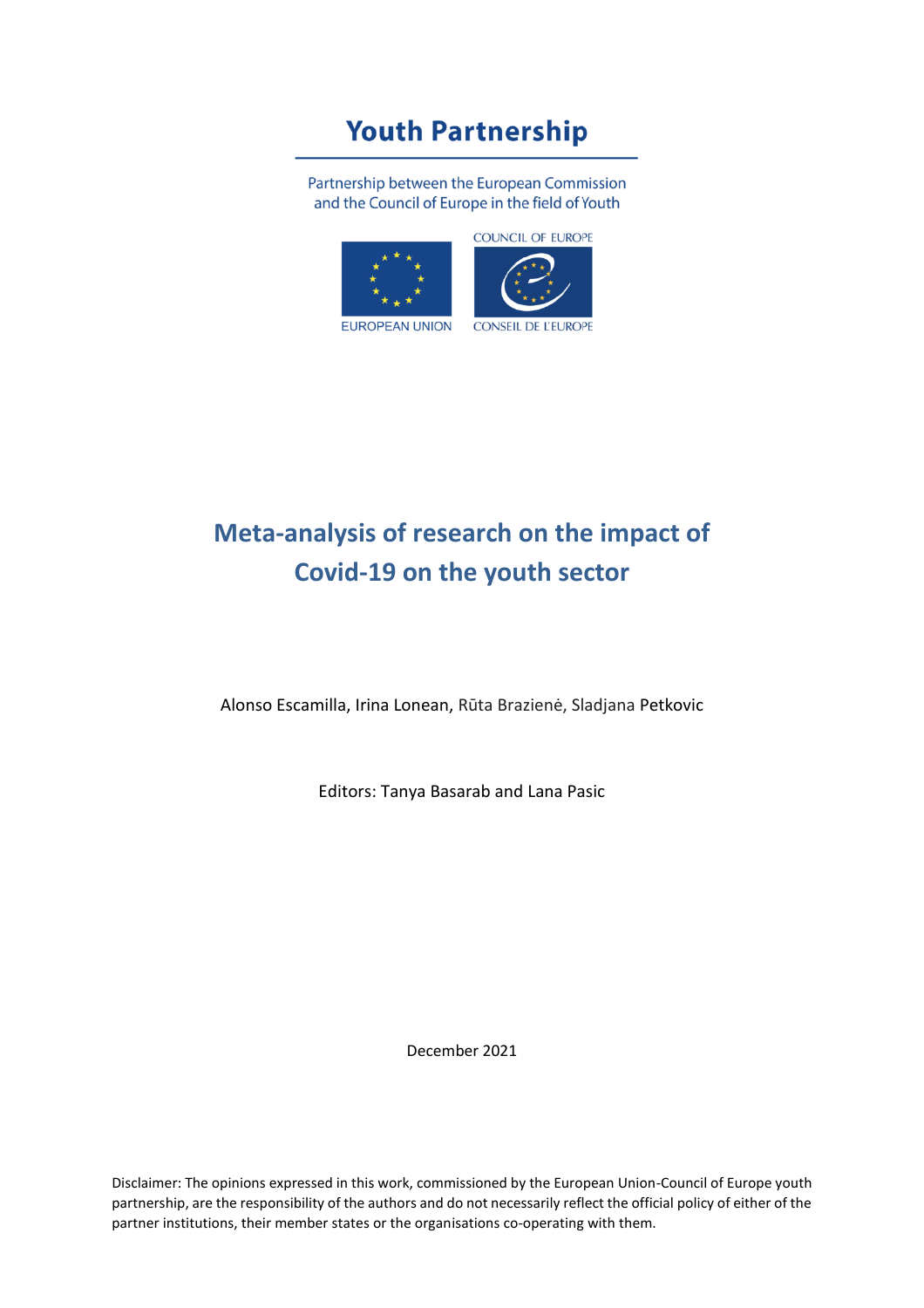#### **Contents**

| 1. |                                                                                           |
|----|-------------------------------------------------------------------------------------------|
| 2. | Impact of Covid-19 on education, social inclusion and access to services 2                |
|    | 2.1. Policy responses to the impact of Covid-19 on education, social inclusion and access |
| 3. | Impact of Covid-19 on youth employment and the financial security of young people 4       |
|    | 3.1. Policy responses to the impact of Covid-19 on youth employment and the financial     |
| 4. | Impact of Covid-19 on young people's mental health and well-being                         |
|    | 4.1. Policy responses to the impact of Covid-19 on young people's mental health and well- |
| 5. |                                                                                           |
|    | 5.1. Policy responses to the impact of Covid-19 on youth participation 9                  |
| 6. | Impact of the Covid-19 pandemic on youth work and youth organisations 10                  |
|    | 6.1. The responses from youth workers and youth organisations to the Covid-19 crisis and  |
|    | 6.1.1. Challenges for youth workers, addressing the needs of young people during the      |
|    | 6.1.2. Good practices of youth work addressing the needs of young people during the       |
| 7. | Impact of Covid-19 pandemic on digitalisation in the youth sector 16                      |
|    | 7.1. Policy responses to the impact of Covid-19 on digitalisation in the youth sector 18  |
| 8. |                                                                                           |
|    |                                                                                           |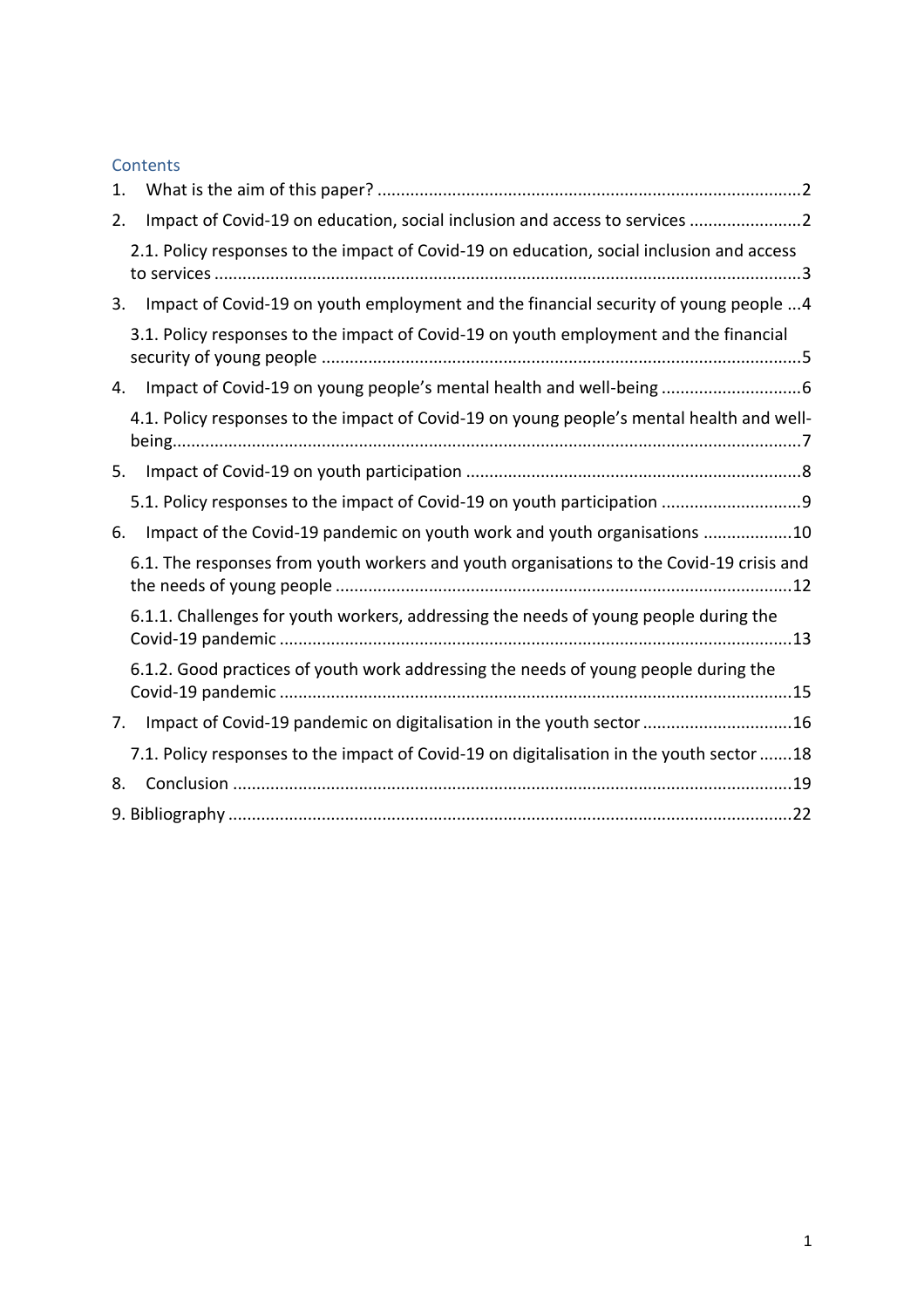### <span id="page-2-0"></span>**1. What is the aim of this paper?**

The EU-Council of Europe youth partnership continues to host and update th[e](https://pjp-eu.coe.int/en/web/youth-partnership/covid-19) [Knowledge](https://pjp-eu.coe.int/en/web/youth-partnership/covid-19)  [HUB: Covid-19 impact on the youth sector](https://pjp-eu.coe.int/en/web/youth-partnership/covid-19) containing data and information sources on research related to the Covid-19 pandemic and its impact on young people. In 2021, the monitoring and analytical work of the youth partnership aimed to enrich findings, identify gaps and draw relevant conclusions for European and national initiatives on adapting youth policy and youth work practice. Almost two years after the first Covid-19 cases appeared in Europe, this second meta-analysis summarises the main research findings on impact of the Covid-19 pandemic on the young people's access to education, employment, mental health, social and youth services, participation, youth work and youth organisations, gathered up to December 2021*.* It provides insights into related policy responses from the global, European and national perspectives, where applicable. The concept of a "Covid-19/lockdown generation" has emerged to describe how young people may be scarred for decades to come, in terms of labour market and mental health outcomes (ILO 2021), implying the need to have a specific focus on this generation of young people in developing strategies and policy responses to address the consequences of the pandemic.

### <span id="page-2-1"></span>**2. Impact of Covid-19 on education, social inclusion and access to services**

The evidence from different studies and analytical reports (OECD 2021, UNESCO 2021, UNICEF 2021) suggests that, in terms of access to services, education and social exclusion, the Covid-19 pandemic has significantly affected young people, particularly those who have been exposed to multiple disadvantages and are more vulnerable than their peers.

When it comes to education, research (OECD 2021, UNESCO 2021, UNICEF 2021) shows that the situation in the educational sector has constantly evolved across countries, from school closures and remote learning, adjustments to the school calendar (duration of the school year) and changes in examinations and curricula, to teacher vaccination and gradual returns to in-class instruction.

The impact of school closures on young people was also dependent on students' socioeconomic background and a range of other demographic factors, such as age, school type or language of instruction.

A 2021 OECD report provides evidence that young people from disadvantaged groups (migrants, refugees, ethnic minorities, children with disabilities, high-risk families, etc.) are most vulnerable during school closures, due to a variety of vulnerabilities, including a lack of necessary devices for online schooling. Besides increased inequality, the impact of Covid-19 on education also brought other challenges, such as lack of skills or lack of necessary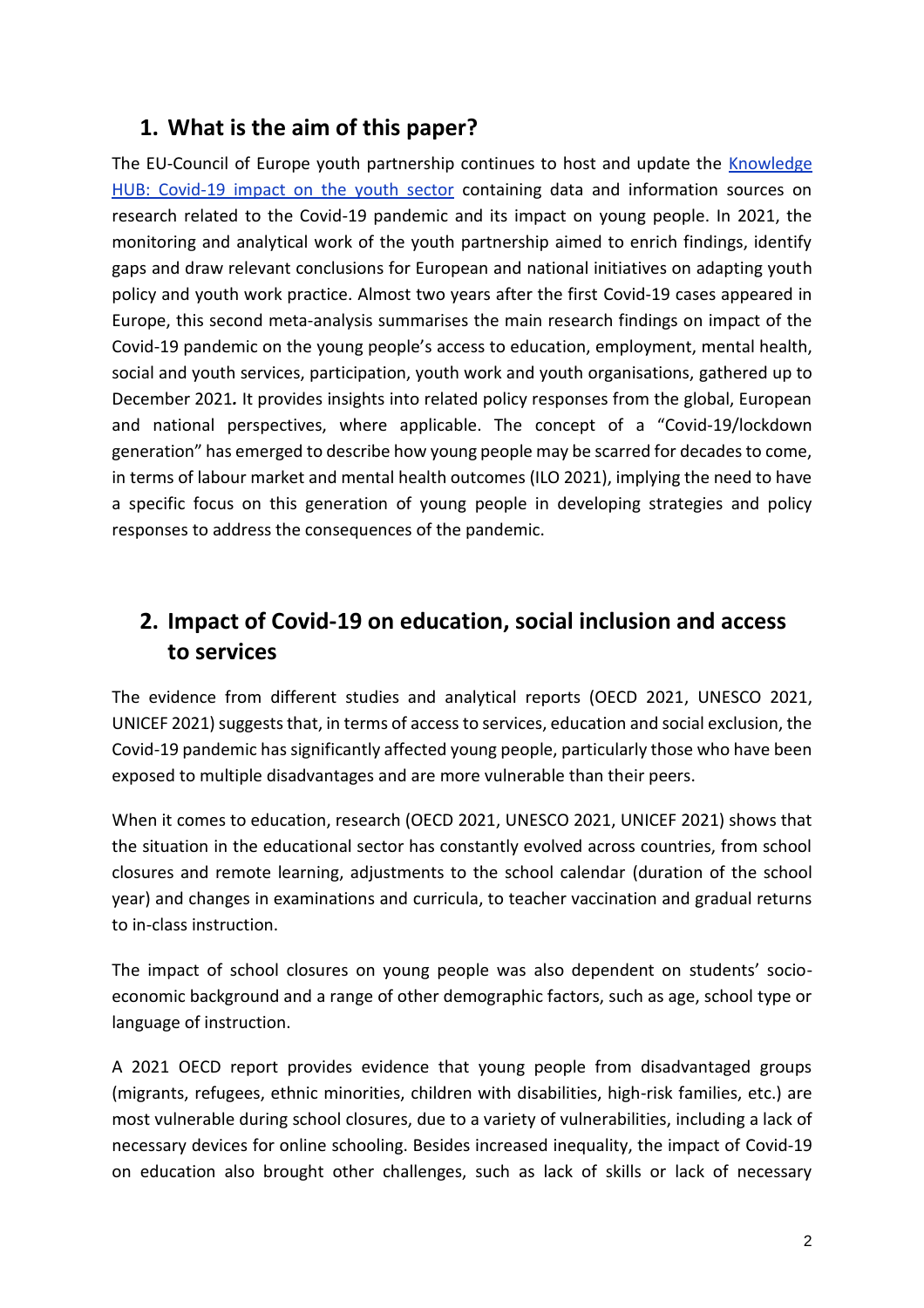equipment for teachers to meet students' individual needs (Mägi 2021, Kvieskiene et al. 2021).

Research on young people not in employment, education and training (NEET) has indicated that this group is more exposed to inequalities and social exclusion (Braziene 2021). For example, poverty rates for young people in NEET situations are much higher than for non-NEET youth. Compared to youth in urban areas, young people in NEET situations living in rural areas face significant disadvantages in terms of access to second chances, apprenticeships and mentoring programmes. During the Covid-19 pandemic, the share of young people not in employment, education or training (the NEET rate) has risen in many countries and has not yet returned to pre-crisis levels in most cases (ILO 2021, OECD 2021, Braziene2021).

### <span id="page-3-0"></span>**2.1. Policy responses to the impact of Covid-19 on education, social inclusion and access to services**

To respond to education challenges, states introduced a variety of measures to support learners and young people. For example, Malta provided information and funding for online learning resources for all students. The Belgian Government provided support for teachers (primary, secondary and technical and vocational education (TVE)) by developing online training resources, and the Flemish Ministry of Education created a portal with dedicated resources for online teaching. The Government of Armenia also provided online training to TVE teachers via its National Centre for Educational Technology Development. The course aimed to introduce teachers to learning technologies and acquaint them with the experience of e-learning. Some 158 TVE teachers received online training in e-learning.

In some countries (Latvia, the Czech Republic, etc.), schools for children and young people with disabilities remained open even during the lockdown periods and children with specific cognitive disabilities or other specific disorders were not obliged to wear face masks. In others, schools reopened in early 2021 for children from high-risk families and vulnerable home environments to ensure their access to education (Lithuanian Ministry of Social Security and Labour 2021).

In 2021, the European Commission announced the Aim, Learn, Master, Achieve (ALMA) programme , with the aim of helping young people not in employment, education or training to find their way to the labour market by combining support for: education, vocational training or employment in their home country and work placement in another EU country. This new initiative, under the European Pillar of Social Rights, aims to tackle inequalities and create equal opportunities by offering active support to employment, especially for disadvantaged young people. This programme will target young people who have difficulties finding a job, are in long- term unemployment, have insufficient school performance or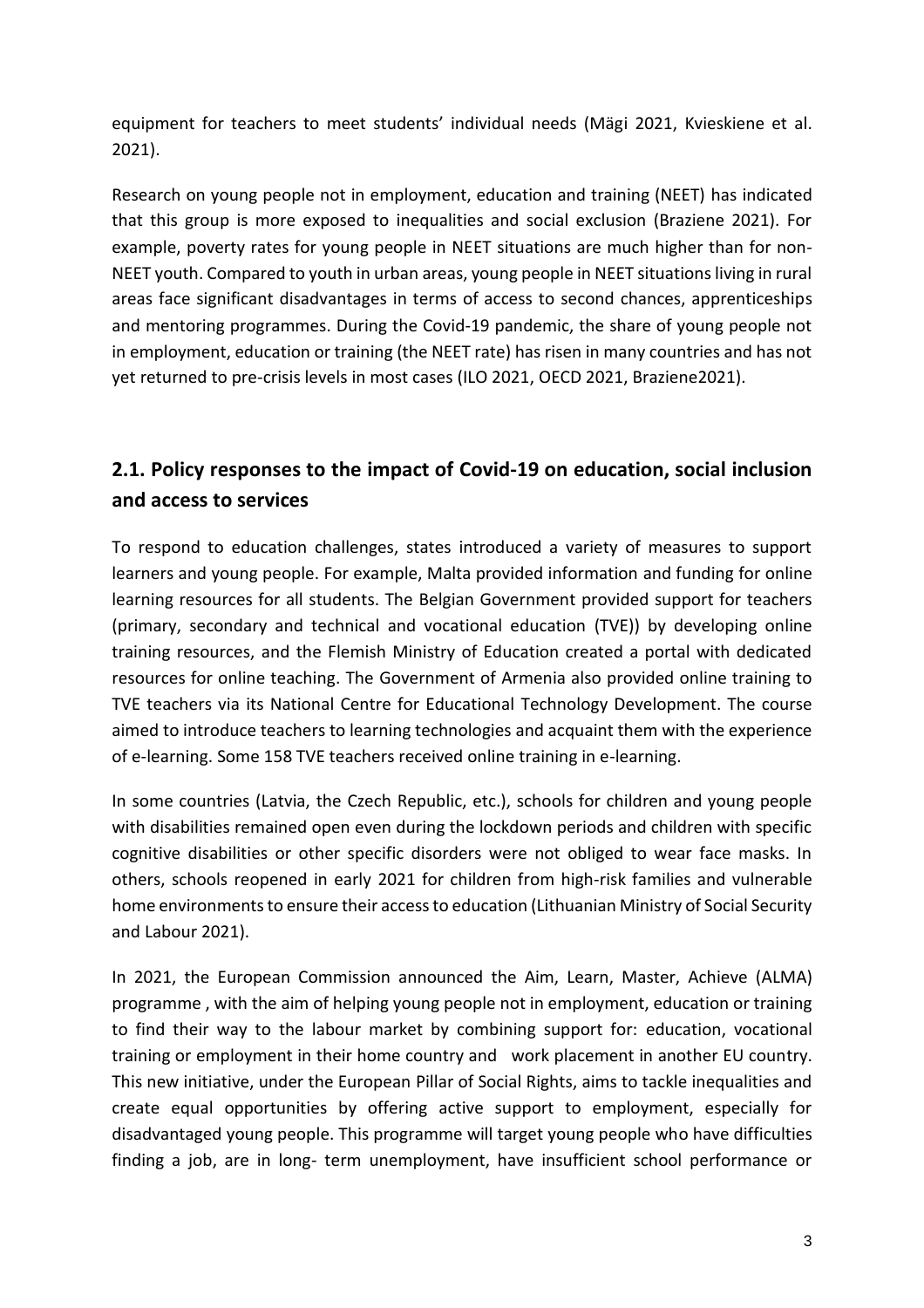vocational skills, have a migration background or live with disabilities. The objective of this programme is to improve young people's skills, knowledge and experience and give them an opportunity to create new connections across Europe.

## <span id="page-4-0"></span>**3. Impact of Covid-19 on youth employment and the financial security of young people**

The Covid-19 pandemic has had a negative impact on youth employment, working conditions, job searches and employability, making young people a more vulnerable group in the labour market. As young workers are mostly employed in non-essential sectors, which were forced to close, or in occupations not compatible with remote working, such as the service industry, they faced greater challenges during the crisis (Eurofound 2021a).

Analysis of labour market statistics and surveys indicated a significantly larger rate of job loss among young people than among people aged 30 or over (Eurofound 2021a). Youth joblessness has been a recurring consequence of recessions, as young people have lower levels of job security and are at greater risk of job loss. Sectoral job vacancy rates for 2020 and 2021 suggest a general, cross-sectoral drop in activity compared with 2019 (Eurostat 2021). The major losses are in sectors that employ a large proportion of young people with insecure contracts, such as those in the service industry (Eurofound 2021a).

A European Institute for Gender Equality analysis (2021) showed that young women lost disproportionately more jobs during the first Covid-19 wave than did men. This was mainly the case for vulnerable, less educated and migrant women. The most negatively affected economic sector in terms of employment was the service sector (hotel, restaurant and catering sector) where young women make up the majority of the workforce.

A European Commission survey (2021) about financial challenges that young people faced during the Covid-19 pandemic revealed that one third of the young people reported a decrease in their income and a worsening financial situation. In this respect, youth faced more financial challenges than other age groups.

Eurofound (2021), the OECD (2021), a Eurostat survey (2021), the European Parliament (2021) and the European Trade Union Institute (2021) have all highlighted the effect of job losses and financial insecurity on socially vulnerable groups (young people in rural areas, indigenous youth, youth with a migrant background, etc.), and young people in non-standard employment (platform workers, youth in "flexi-jobs", young people in dual learning programmes, traineeships or student contracts).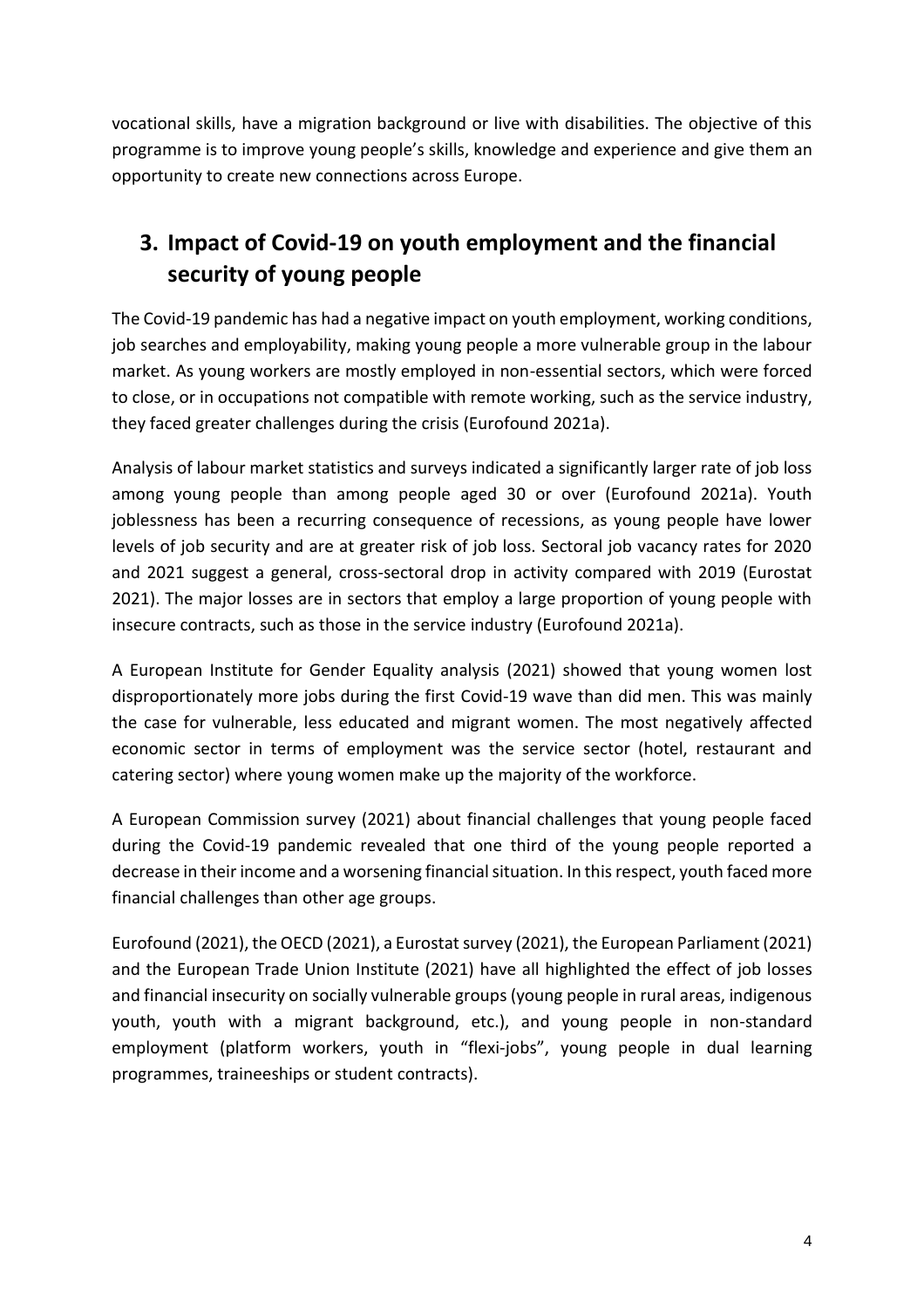### <span id="page-5-0"></span>**3.1. Policy responses to the impact of Covid-19 on youth employment and the financial security of young people**

Across Europe, states introduced new plans, strategies, commitments and special emergency schemes, such as income support for young people, hiring subsidies to employers recruiting young people, new apprenticeship schemes and decreased minimum contribution requirements for young people to get access to social protection benefits (OECD 2021).

Eurofound's Covid-19 EU PolicyWatch (2021) collated information on the responses of government and social partners to the crisis and gathered examples of company practices aimed at mitigating the social and economic impacts. Although there were approximately 1 000 different measures proposed by October 2021 (income support, direct subsidies, active labour market measures, working condition protection, etc.), young people were not always covered by the social protection measures aimed at prime age workers and other groups due to eligibility criteria (prior social insurance, duration of social insurance, etc.).

The Youth Guarantee scheme, under which EU member states provide an opportunity for all young people under 30 years of age to access employment, education, apprenticeship or traineeship within four months of either leaving education or becoming newly unemployed, was reinforced for better response during the pandemic. All "EU countries have committed themselves to the implementation of the reinforced Youth Guarantee scheme", which "steps up the comprehensive job support available to young people across the European Union, now reaching out to a broader target group of 15 to 29-year-olds" (European Commission 2020). Several EU countries are updating or developing new youth strategies to reflect the reinforced Youth Guarantee. For example, Estonia is currently developing an implementation plan for the reinforced Youth Guarantee, focusing on supporting vulnerable groups and promoting a smooth school-to-work transition. In Spain, the 2021-27 strategy for the reinforced Youth Guarantee was developed and negotiated with regions, trade unions, business organisations and youth stakeholders. In Luxembourg, the revised national implementation plan for the reinforced Youth Guarantee will include mapping of target groups and policies to increase outreach to vulnerable groups. The project to increase outreach to young NEETs in Latvia, Know and Do!, which was originally planned to end in 2020, has been extended through to 2022. In Italy, the national Youth Guarantee Plan remains the flagship youth employment strategy.

Short-time work policies (for example, job retention schemes) which offer shorter working hours per person and help to keep more people in employment have expanded over the course of the pandemic in several countries, including Belgium, France, Germany and Italy. For example, in Germany, 2.35 million employees (roughly 6 % of total employment) have been placed under *Kurzarbeit* arrangements during the Covid-19 pandemic, that is twice more than during the height of the 2008 financial crisis (ILO 2021).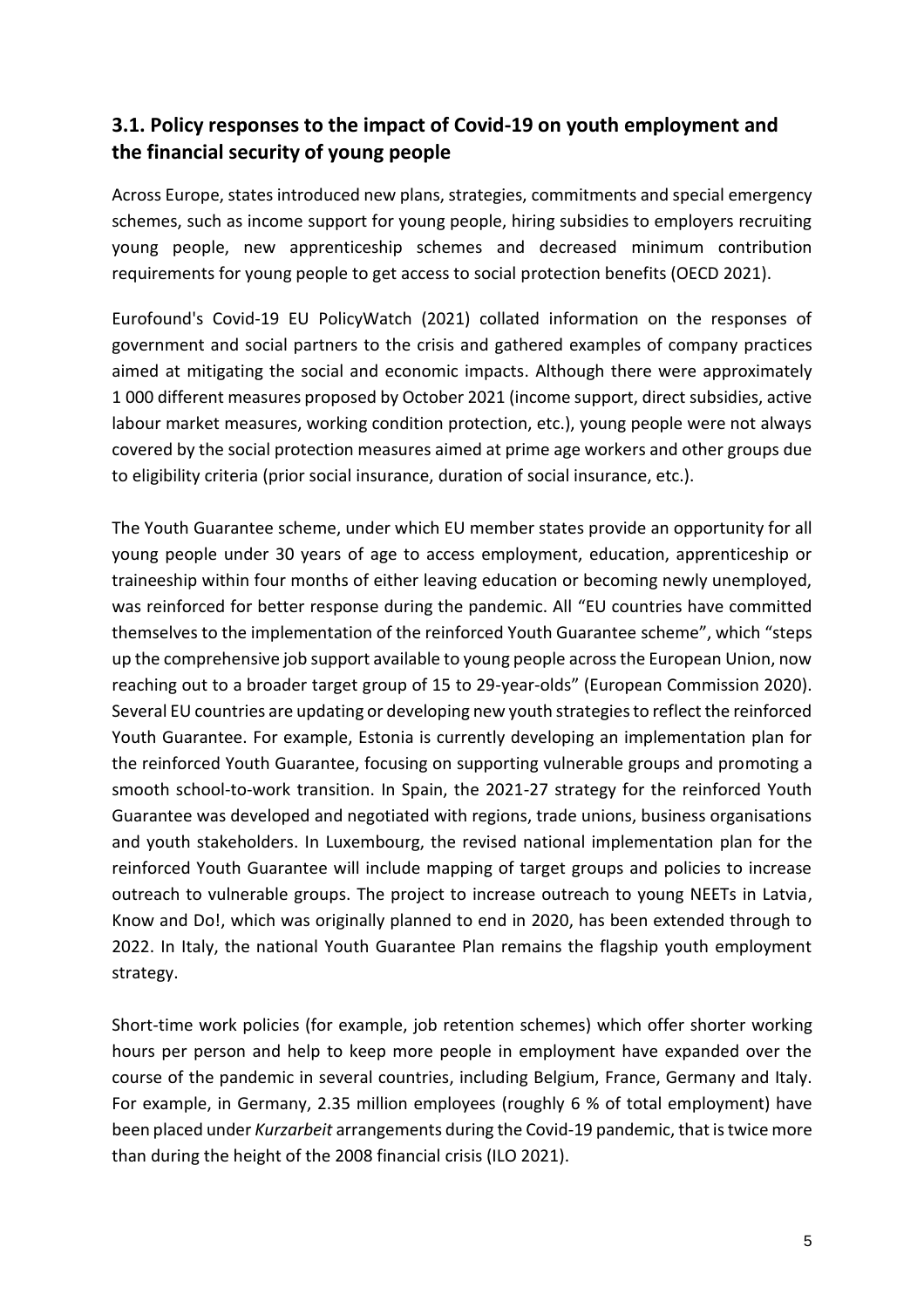The majority of Covid-19 labour market and employment policy responses are targeted towards labour market issues in general, often without focusing on the specific challenges faced by young people. For example, job retention and furlough schemes can only benefit those who are already in a job. As young people are typically in search of their first job, such schemes tend to leave them out. Specific policies targeted towards young women, who were affected considerably more than young men, and young people in rural areas are still missing.

### <span id="page-6-0"></span>**4. Impact of Covid-19 on young people's mental health and wellbeing**

The Covid-19 pandemic has impacted young people's mental and emotional health, dramatically transforming their interpersonal relations, disrupting family and social ties and triggering feelings of serious concern and apprehension (European Commission 2021b).

Young people's (aged 15-24) mental health worsened significantly in 2020-21. The prevalence of symptoms of anxiety and depression has risen dramatically among young people and remains higher than pre-pandemic levels, even with the partial reopening of the economy and compared to other age groups. In some OECD countries, such as Belgium and France, young people were 30% and 80% more likely to report symptoms of depression or anxiety than adults. Higher levels of loneliness are also reported more frequently by young people. Adolescents in Iceland (aged 13-18) reported significantly more symptoms of mental ill health during the pandemic than did their peers before it. Girls were more likely to experience these symptoms than boys (OECD 2021d). A fall in mental well-being and and increase in depressive feelings was also recorded among younger Europeans in spring 2021, while almost two thirds (64%) of those aged 18-34 years were at risk of depression (Eurofound 2021a).

One in five young people aged 15-24 surveyed by UNICEF and Gallup in March 2021 said they often feel depressed or have little interest in doing things. Young people also reported a generation gap when talking to parents about mental health and associated stigma as one of the issues which blocks them from seeking help.

Gender differences in the prevalence of anxiety and depression, the two most common forms of mental health conditions, appear to have persisted or widened among young people in OECD countries. Self-reported measures reveal that both conditions are more prevalent among young women and that young men were more likely to report symptoms of depression in December 2020 (OECD 2021c). Young women's mental health and well-being in the EU were notably worse than those of young men. Across age and gender groups, the lowest mental well-being is registered among women aged 18-24, though the largest drop in mental well-being occurred among men aged 18-24 (Eurofound 2021a). Girls have reported concerns regarding body image and experiences of sexual harassment and domestic violence that were amplified during the Covid-19 pandemic (UNICEF 2021a).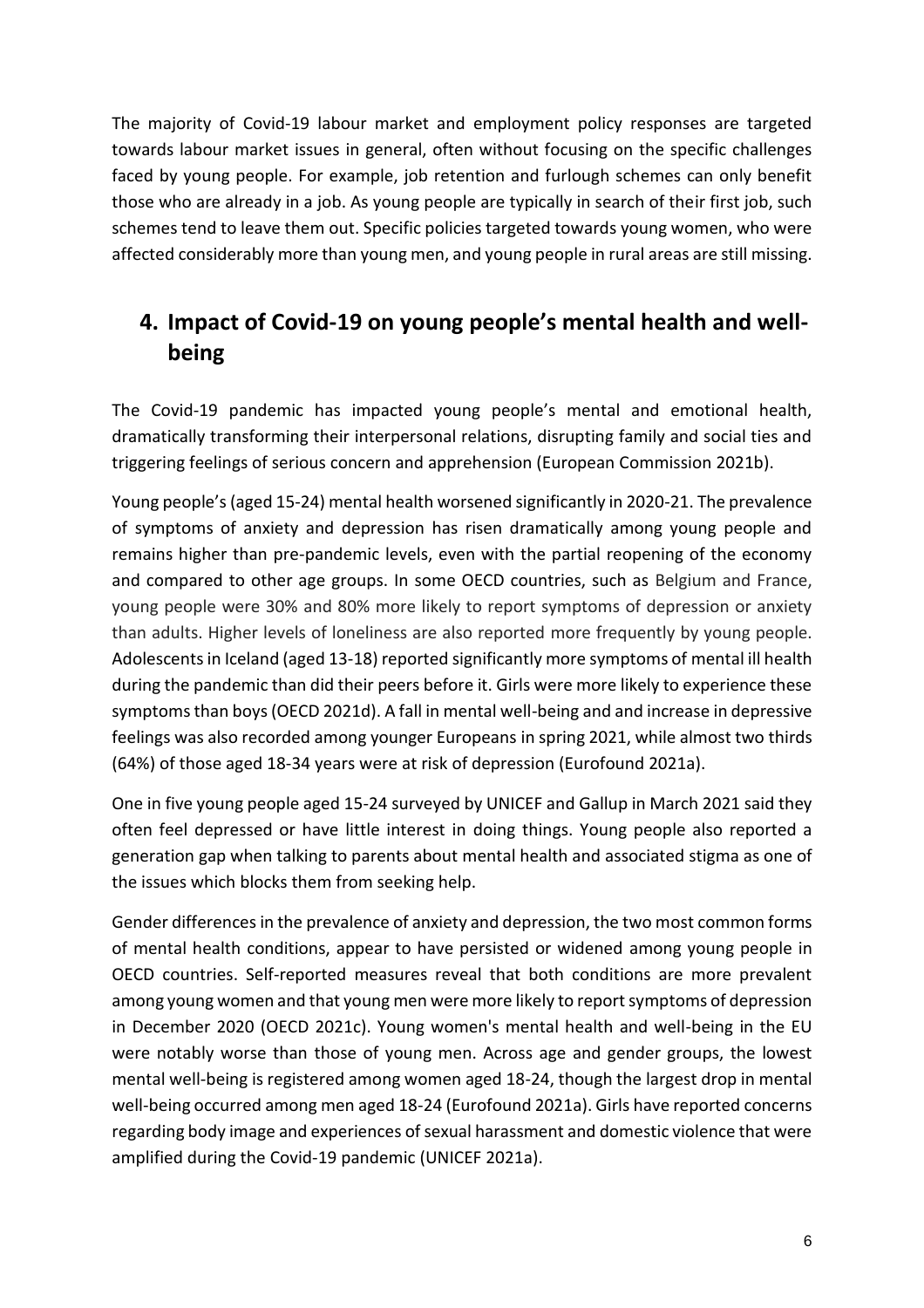Studies (Eurofound 2021a, UNICEF 2021a, OECD 2021c) confirm that the worsening of mental health can be attributed to disruptions in access to mental health services, the wide-ranging impacts of school closures, and a labour market crisis that is disproportionately affecting young people, as elaborated earlier. Particular attention should be paid to the impact of the crisis on young people with pre‑existing mental health conditions or substance use disorders, individuals from lower income backgrounds and/or ethnic minority backgrounds, individuals who identify themselves as LGBT+ or gender diverse, in addition to young carers.

Data also reveal some positive effects of the Covid-19 pandemic, as it offers opportunities for constructive coping and resilience. Apart from increasing rates of mental ill health, other features, such as school closures reducing academic and social pressures and increased time with family, can boost the potential of the current generation of young people to pursue their dreams, reach their potential and contribute to the world (UNICEF 2021).

### <span id="page-7-0"></span>**4.1. Policy responses to the impact of Covid-19 on young people's mental health and well-being**

Even prior to the Covid-19 pandemic, mental health was considered as a critical issue for children and adolescents – one that requires more research and evidence to better inform programmes, policies and practice (UNICEF 2021a).

Efficient prevention of the mid- and long-term negative effects of the Covid-19 pandemic on young people's mental health and well-being requires a scaling-up of existing mental health support in education systems, workplaces and health systems and development of comprehensive policies to support young people to remain in education or to find and keep a job (European Commission 2021).

In 19 OECD countries, mental health services were expanded for young people specifically, or new funding was allocated to supporting young people's mental health during the Covid-19 pandemic. For example, in France, the "psy-check" measure introduced in February 2021 provides all university students with access to up to three free sessions with mental health specialists. In Poland, in January 2021, a package of measures was announced to respond to the mental health impacts of the crisis on young people, including the launch of a 24-hour hotline, the expansion of service provision through recruitment of mental health specialists, and digital addiction treatment programmes (OECD 2021a). In Finland, the government allocated additional funding to the Onni project, which provides low-threshold psychological support and services in one-stop youth centres, including for the recruitment of new mental health specialists. Finally, in Austria, the government announced that the number of schoolbased psychologists would be increased by 20% in June 2021.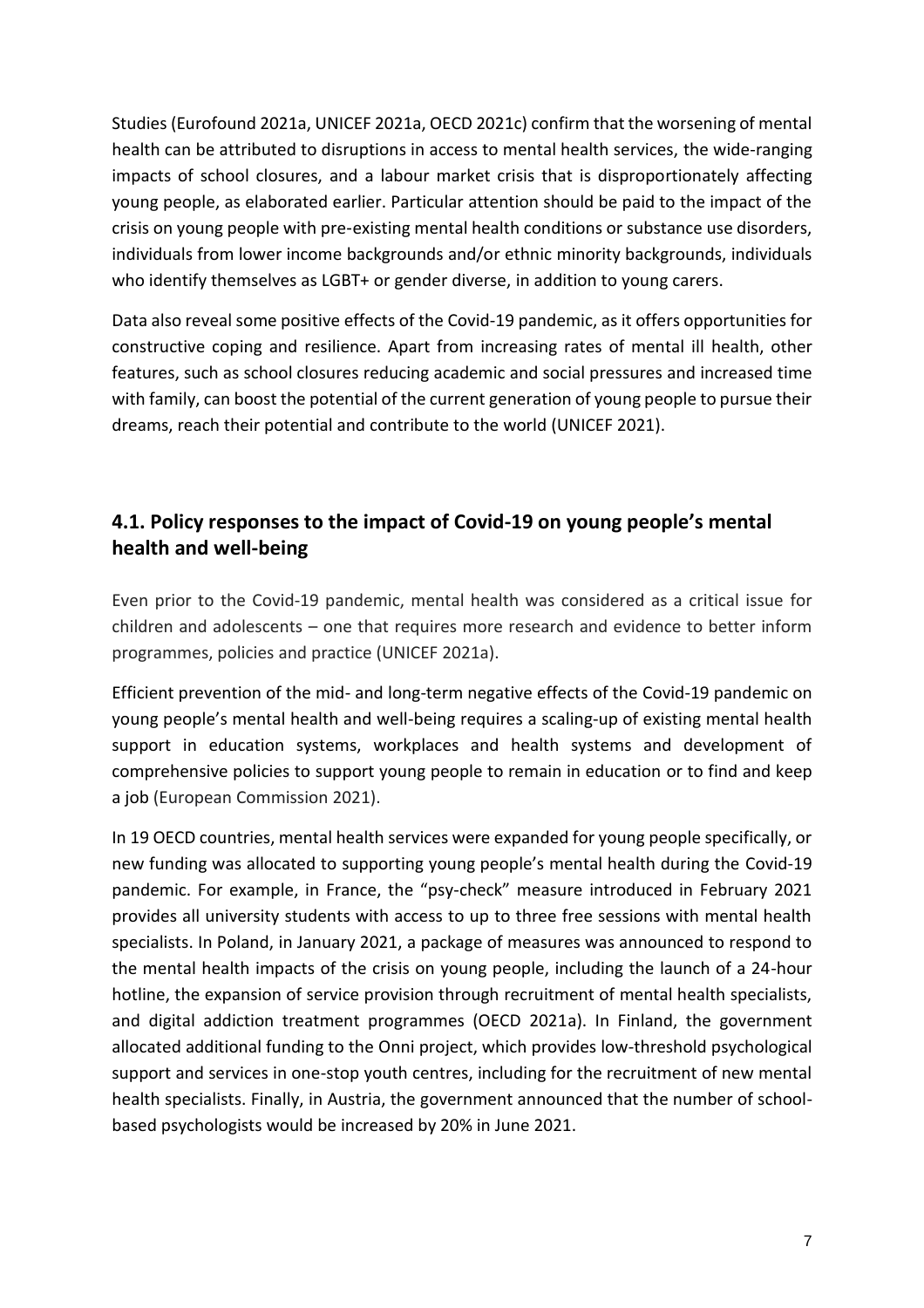The EU Youth Strategy's tools and instruments also aim to address specific future challenges, including the impact of the Covid-19 pandemic on youth education, employment and mental health, particularly for disadvantaged young people, and the increased need for digital youth work. The Joint Action on Mental Health (ImpleMENTAL) will implement a multilevel national suicide prevention programme and a system reform to strengthen community-based services, with a specific focus on services for children and young people. To support stakeholders' efforts, the European Commission set up a group on "Covid-19 mental health support" within its EU Health Policy Platform and hosted a high-level conference on the mental health impact of the pandemic in May 2021 (European Commission 2021).

Nevertheless, several flagship reports (UNICEF 2021a, OECD 2021c, Eurofound 2021a) have outlined that at the heart of our societies' failure to respond to the mental health needs of adolescents and young people is an absence of leadership and commitment to minimise risk and maximise protective factors. This particularly refers to financial and political commitment, from global, regional and national leaders and from a broad range of stakeholders.

Communication plays an important role in ending stigma, breaking the silence on mental health, and ensuring that young people, especially those with lived experience of mental health conditions, are heard. Without their active participation and engagement, development of relevant mental health programmes remains a challenge. Finally, the studies call for action to better support parents schools and social protection and health systems in addressing the needs of adolescents and youth in a variety of settings.

### <span id="page-8-0"></span>**5. Impact of Covid-19 on youth participation**

The EU Youth Report from 2021 underlines that youth participation is on a positive trend, visible in young people's participation in elections, civil society organisations and social movements, non-institutionalised forms of participation such as the youth-led global climate movement Fridays for Future. Although young people's digital participation was on the rise in the EU prior to the pandemic, the Covid-19 clearly accelerated this trend (European Commission 2021b).

Young civic actors in Europe and Central Asia saw the digital realm as positively enabling their direct engagement, improving their outreach, helping gain public support for their causes and making cross-border connectivity easier. Some 70% of them agreed that, in 2020 and 2021, online activism gave higher visibility to issues important to young people, and 84% considered digital youth participation to be on the rise (UNDP 2021).

The Council of the European Union's conclusions on strengthening multilevel governance underline that, although significant progress has been made, young people still have fewer opportunities to participate, are underrepresented in decision-making processes and face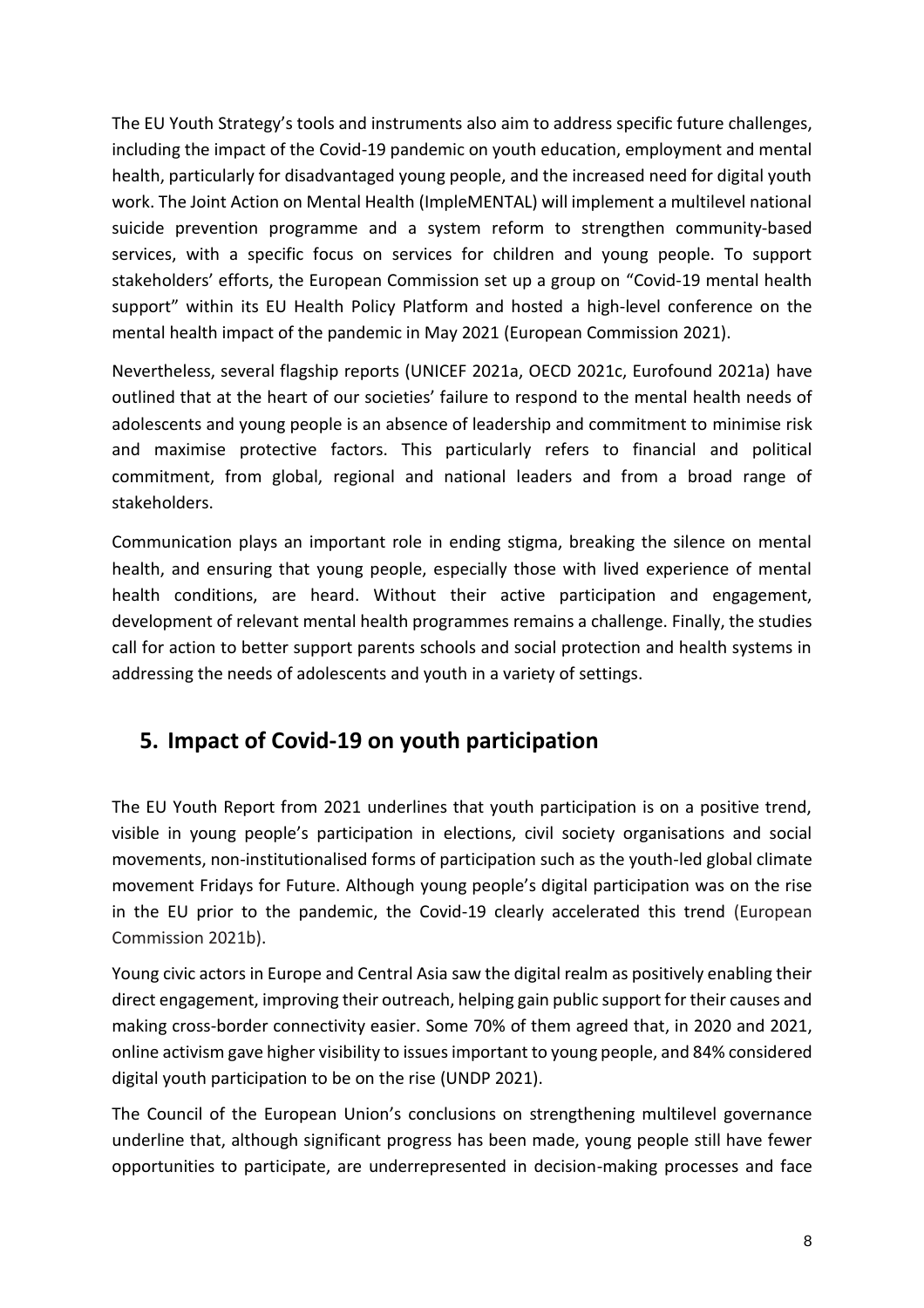multiple challenges that have been accentuated by the Covid-19 pandemic (Council of the European Union 2021). According to a survey launched on the European Commission's Youth Portal, over two thirds of the 8 500 respondents felt they have no or little influence on public policy and political decision making and expressed the need for more spaces for participation and citizenship education (European Commission 2021b).

A comparative study, including Estonia, Greece and the United Kingdom, highlights different approaches to online engagement. In Estonia, speaking out for the marginalised is seen as a matter of responsibility and the only way forward to a better society. In Greece, on the other hand, there is a mistrust in authorities that leads to mistrust in official information provided by the government and lower levels of public and political engagement of young people. In the UK, there is a higher level of youth participation and activism related to the awareness about widespread inequality and inequity (DigiGen project 2021).

Online civic groups of young people developed their local networks, anchoring their activism in local struggles and realities. "They also show a positively-associated process—reinforced by the Covid-19 pandemic—of increasing transversality, reflecting aspirations for global justice and the idea of an interdependency" between different issues, including climate change and other social, political and economic issues (Terren L and Soler-i-Martí R 2021).

The pandemic had aggravated the digital divide and exclusion of some youth groups. Digital activists feel particularly exposed to harassment, bullying and hate speech and 60% of women consider their gender to be an important factor in other's reactions towards their civic views, compared to 31% of men respondents (UNDP 2021).

Privacy and cybersecurity are also of concern to young activists: up to 57% of young activists believe that their data is not protected online and that the views they share could be used against them (UNDP 2021).

Disinformation is a significant challenge for participation and 85% of young people state that they encounter a lot of disinformation and fake news on social media, with 69% seeing the internet as a critical source of polarisation. Information pollution and polarisation were also reported as being exacerbated by the Covid-19 pandemic. Still, young people seem to trust more online sources of information compared to traditional media (UNDP 2021).

#### <span id="page-9-0"></span>**5.1. Policy responses to the impact of Covid-19 on youth participation**

Youth participation is considered key to the development and implementation of relevant youth policy, with chances to generate a positive impact on young people. However, the OECD analysis on what countries have done to support young people in the Covid-19 crisis identifies youth participation as a key component in only seven youth strategies, out of the 35 national youth strategies analysed, implying that this was not one of their priorities (OECD 2021).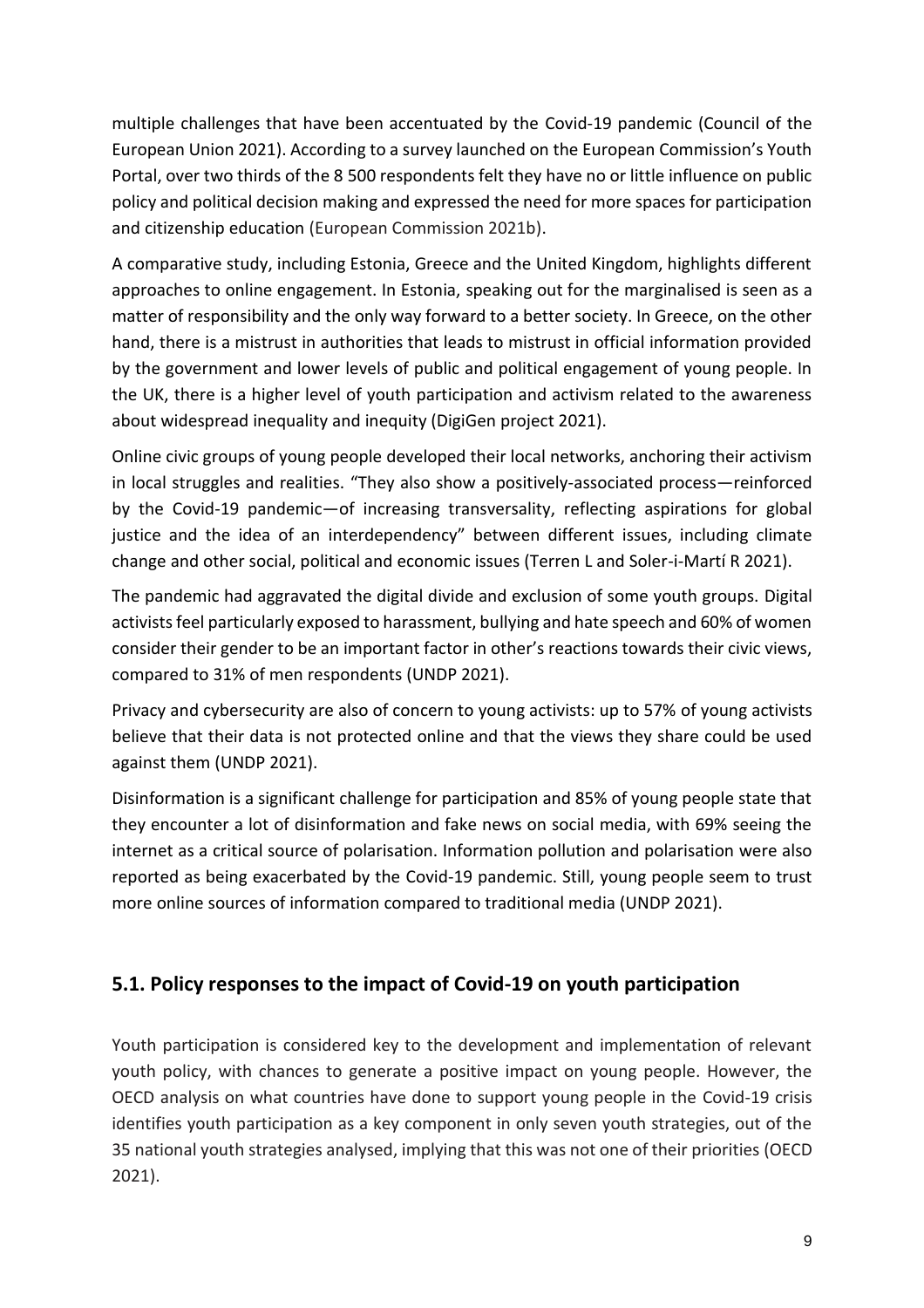Considering that the EU Youth Strategy includes a priority on engaging young people, the EU Council conclusions on strengthening the multilevel governance invite the Commission to organise peer learning activities and to build knowledge and capacity on youth participation in decision-making processes at multiple levels (Council of the European Union 2021). The new Erasmus+ programme includes youth participation activities that provide more possibilities for young people outside formal education and training to take an active role in civic and democratic processes at local, regional, national and European level (European Commission 2021b). This was relevant even before the Covid-19 pandemic, but it became even more relevant in the context of new forms of youth participation developing in Europe and new challenges related to the unequal access to participation channels.

Information is fundamental in supporting participation. Provision of information, especially about Covid-19, has been targeted to the entire population, not necessarily exclusively to young people. Government communication has mainly been seen as "one-way and directional" (Boskovic and O'Donovan 2021). Different European and national actors did not sufficiently co-ordinate with each other, generating issues related to the quality and clarity of official communications and mixed messaging, which may have contributed to decreasing trust in governments among young people (Boskovic and O'Donovan 2021).

On the other hand, in the efforts to correctly inform young people about the Covid-19 pandemic and its consequences, to encourage young people to participate in the "new normal" ways and to avoid misinformation, civil society played an active role to attempt to fill this gap, taking the initiative to complement the activities of public bodies, by disseminating information and providing support to the most vulnerable and marginalised groups (OECD 2020). "The NGO sector sought a more interactive and innovative approach in supporting young people", ensuring the flow of information and" opening-up a dialogue using digital media were seen to be lacking" (Boskovic and O'Donovan 2021). The EU-Council of Europe youth partnership's Policy Brief based on the cross-country survey (Boskovic and O'Donovan, 2021) also highlights a few cases of successful co-operation between governments and youth organisations to better inform young people in France, Denmark and Romania.

### <span id="page-10-0"></span>**6. Impact of the Covid-19 pandemic on youth work and youth organisations**

According to a study on youth work in the EU, prior to Covid-19, the majority of youth workers in Europe reported two main needs, present across the EU with different intensity levels in different countries, depending on how strongly the countries had developed the "practice architecture".<sup>1</sup> These two main needs were: "the need for more sustained and operational

<sup>1.</sup> The "strong practice architecture" includes, according to the study: legal definitions of youth work, clear descriptions of competences, training and career pathways, quality assurance mechanisms in place, associations of youth workers.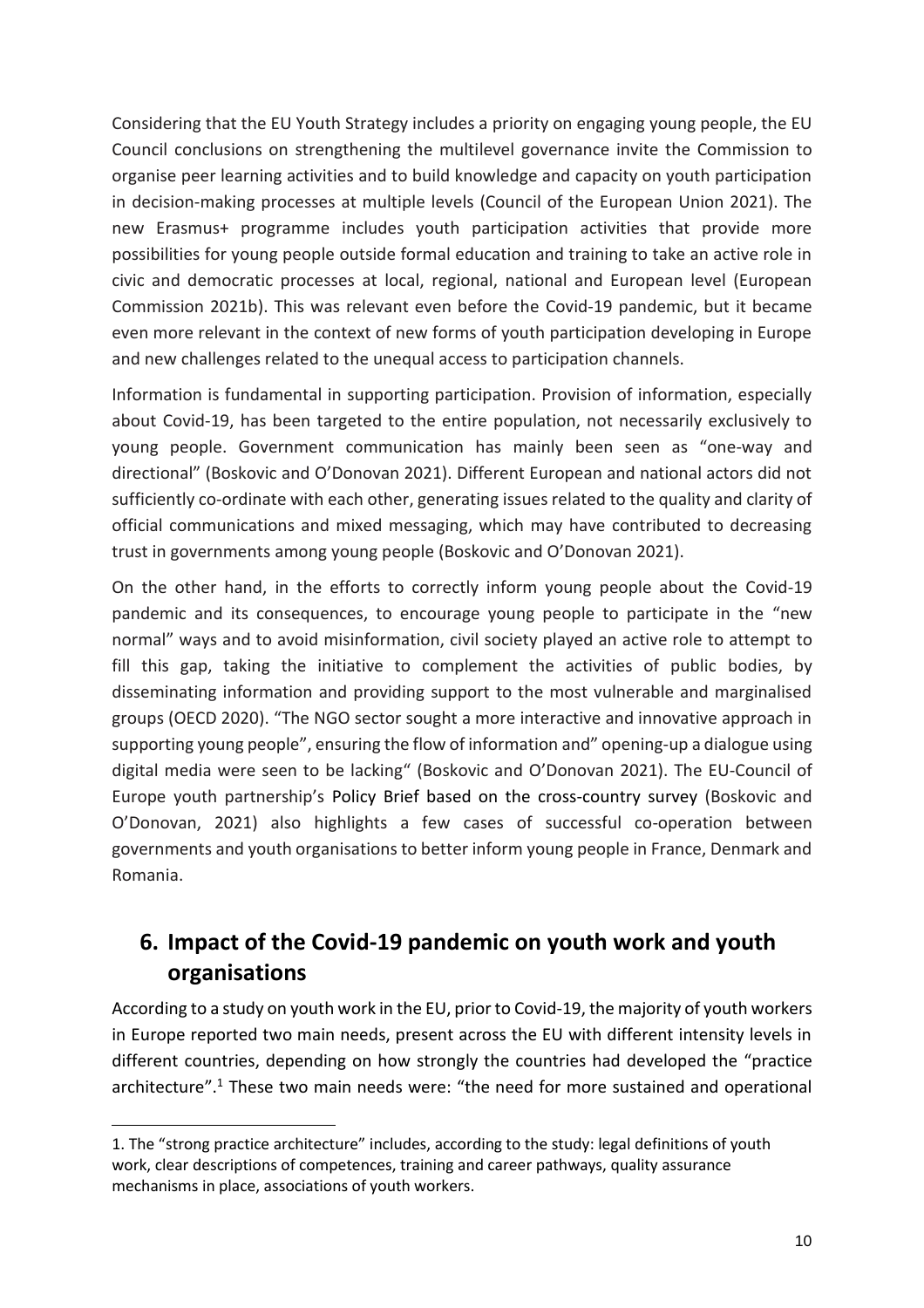funding as opposed to shorter term project-based funding; and the need to improve the recognition of youth work" (European Commission 2021a).<sup>2</sup>

In the context of the Covid-19 pandemic, 82% of youth workers participating in a European Commission survey reported difficulty in conducting activities and 61% of youth workers have completely "rethought the way they do things". The percentage is consistent in different countries and regions (with very small variations, from 60% in the Baltics and Eastern Europe to 63% in Western and Central Europe) (European Commission, 2021a).

While 43% have stopped some activities, 48% have extended digital activities, but there are important differences among countries on how youth workers adapted to the changes brought by Covid-19 (European Commission, 2021a). Some 38% of youth workers reported they were busier than ever, showing both the increasing needs of young people for different types of support, but also the challenges of answering these needs with new methods and in a new digital environment (McArdle and McConville 2021, YouthLink Scotland 2021, Marshall et al. 2021). Organisations offering targeted youth work, one-to-one provision, outreach and mobile provision were significantly more likely to report that they operated at an increased level (UK Youth 2021).

The need for better funding has remained a priority since the outbreak of the Covid-19 pandemic, with about two thirds of youth workers continuing to express the need for increased funding (the need for better funding was reported by 66% of youth workers before Covid-19 pandemic and 63% since the outbreak) (European Commission 2021a). The study underlines that, since Covid-19, "the need for further financial support is more critical for private youth work organisations which may not have core financial support from governments and for organisations in countries with practice architectures in need of development" and these findings are supported by other reports published in 2020 and 2021 (European Commission 2021a, O'Donovan and Zentner 2020, Boskovic and O'Donovan 2021, UK Youth 2021, National Youth Council of Ireland, 2020).

Youth organisations lost part of their community and private funding, they generally lost part of their training funding (because the training and workshops that might have supplied their financial sources were not possible during the pandemic period). In some cases, they also lost the possibility to access grants because these grants were put on hold. A 2021 study by UK Youth underlines the long-term financial pressure and difficulties of youth organisations in the context of diminishing support from traditional, private donors and an increasing demand for youth work services. Therefore, small organisations face the risk of closure in the near future. Studies show that small organisations have limited capacity to adapt their fundraising strategies and to access funds designed to support their recovery after Covid-19 (European Commission, 2021a; UK Youth, 2021; Boskovic and O'Donovan, 2021).

<sup>2.</sup> This included: developing ways to recognise non-formal education and learning acquired in youth work, to recognise youth work as a profession, and for society to recognise the value of youth work more generally.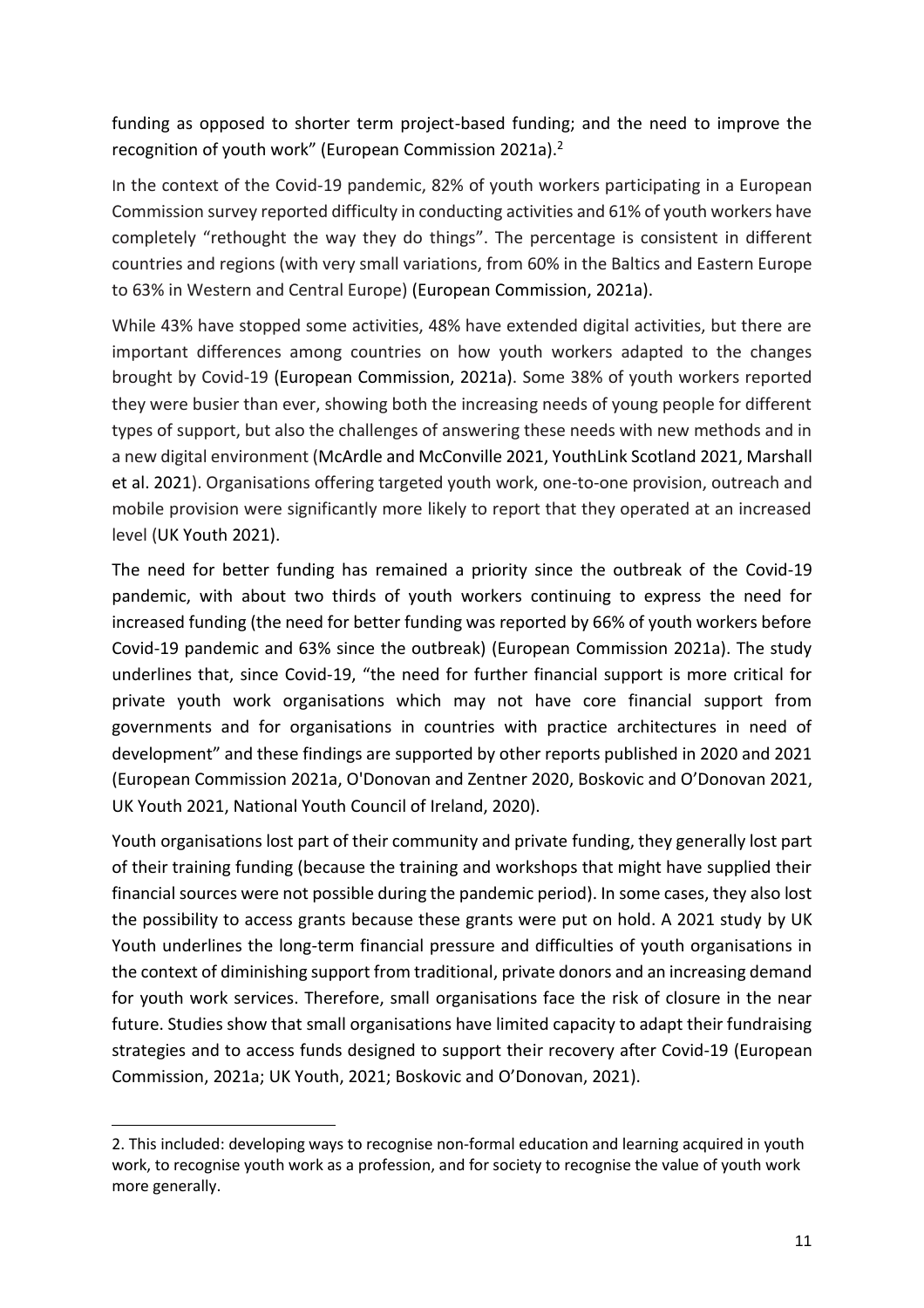When it comes to the recognition of youth work and its value, since 2014 there has been important progress in national policies. Yet, there are still significant differences among countries in this respect. In countries with practice architectures in need of development, there was a strong perception of a lack of support for employment conditions from national governments, professional organisations and trade unions. This is particularly needed by young workers providing services and activities to vulnerable and marginalised young people, in countries or areas where youth work was less present even before the pandemic and that have been hit particularly hard by Covid-19 (European Commission 2021, LVIV Team 2021). For example, rural areas may experience a slower economic recovery from Covid-19, and in these areas the capacity of youth services is the lowest. Even in countries with strong youth work practice architecture, like the UK and Ireland, there is little or no co-ordinated provision in many rural areas to tackle inequalities and put young people at the heart of Covid-recovery with the support of youth work and youth organisations (NYA 2021, National Youth Council of Ireland 2020).

This confirms the conclusions of the surveys conducted by the EU-Council of Europe youth partnership: "

The impact of the pandemic and the lockdown also tended to highlight and reinforce a known dichotomy in the youth sector in Europe. In those countries where the youth sector, including youth work services and other support systems for young people and youth organisations are long-established, policy or legally based, publicly funded and where youth workers have job stability, the impact of the pandemic and the lockdown was less severe and the response more managed. In those countries that did not have these underpinning supports, the impact of the pandemic and the lockdown was more severe and less well managed (O'Donovan and Zentner 2020).

Moreover, since the start of the Covid-19 outbreak, youth workers articulated the need for flexibility and self-care strategies from their employing organisations, during this pandemic and in the future, in order to process the impact of this period personally and professionally (McArdle and McConville 2021, UK Youth 2021).

### <span id="page-12-0"></span>**6.1. The responses from youth workers and youth organisations to the Covid-19 crisis and the needs of young people**

In most cases, youth workers and organisations report that, in the early stages of the pandemic, they went back to basics and based their decisions on how to reorganise their work on ethical standards of youth work and the core mission of safeguarding young people and protecting those most vulnerable. Peer learning, reflective practice and sharing of new skills among youth workers enabled them to quickly build capacity and re-design their programmes for the digital space (McArdle and McConville, 2021; UK Youth 2020; UK Youth 2021; National Youth Council of Ireland, 2020).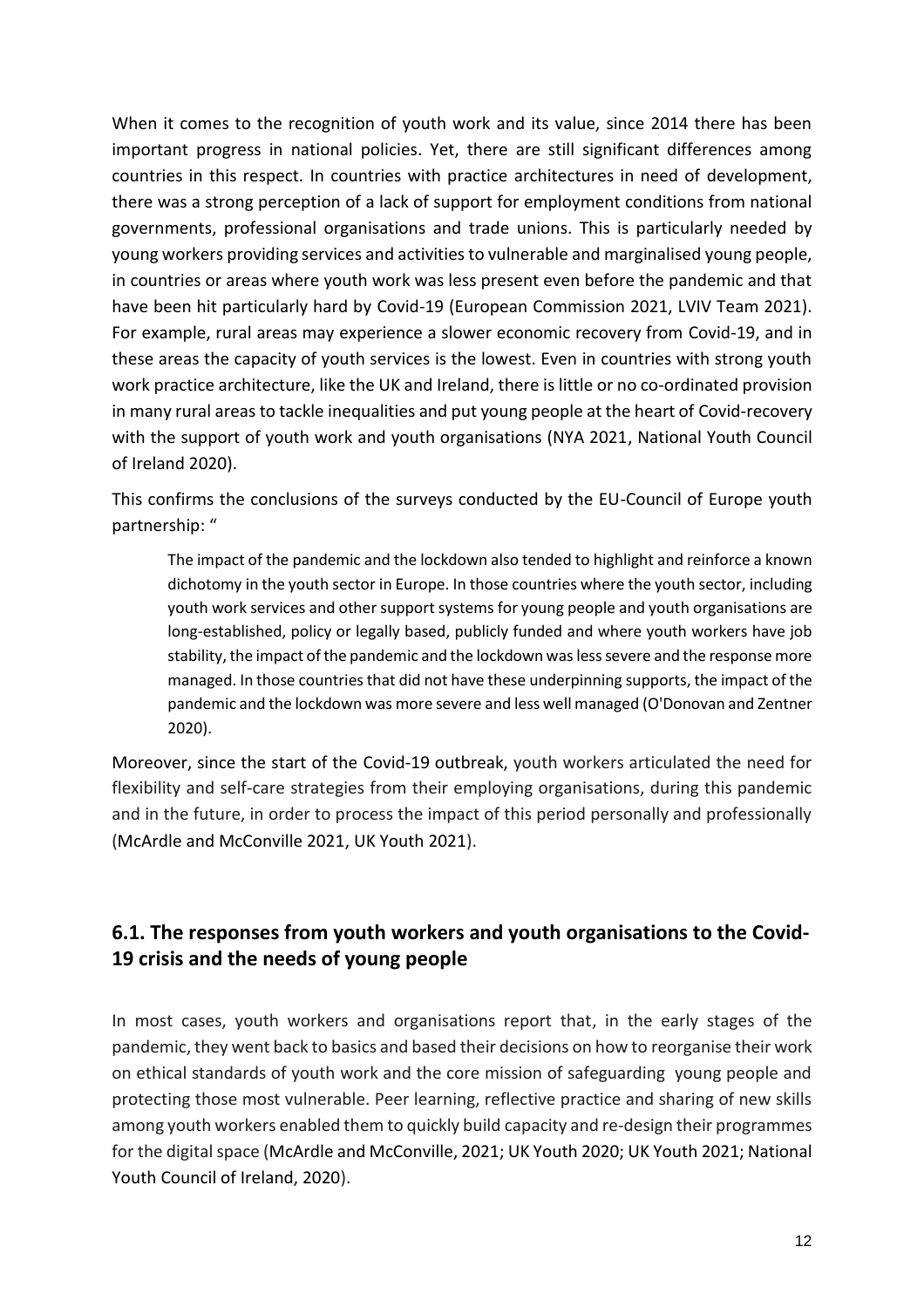Several studies found that the continuous presence and actions of youth workers had a significant role in mitigating some effects of the pandemic, such as isolation, poverty and the potential mental health impact on young people. In different countries, youth organisations and youth workers offered practical support, such as food packages and support for digital connectivity, and they continued to connect with young people to maintain trusted relationships (Boskovic and O'Donovan, 2021; McArdle and McConville, 2021; YouthLink Scotland, 2021; Marshall et al., 2021; UK Youth 2020; UK Youth 2021; National Youth Council of Ireland, 2020).

However, there are differences between countries and between communities within the same country. The British Academy underlines that local communities have become more important than ever during the pandemic. Therefore, in the communities where charitable and voluntary youth organisations were active, they contributed greatly to the response to Covid-19. But there are inequalities among countries and communities due to infrastructure and youth work practice architecture development that need to be addressed (European Commission 2021a, British Academy 2021, NYA 2021).

#### <span id="page-13-0"></span>**6.1.1. Challenges for youth workers, addressing the needs of young people during the Covid-19 pandemic**

A combination of developmental and supportive activities has been implemented by youth workers and organisations. In some cases, youth workers also reported difficulties in maintaining a balance between delivering the programme established before March 2020 for which they were employed (generally developmental programmes for which funds were provided) and maintaining the care and welfare of individual young people in the context of new, emerging needs. In other words, some youth workers felt a tension between following a developmental programme planned before the pandemic and answering the new needs of young people. This became evident when the lockdown and physical distancing began to show their impact on young people's emotional well-being and mental health (McArdle and McConville 2021, Marshall et al. 2021).

A specific challenge was to understand engagement and dis-engagement of young people with online youth work activities. Structural issues outside the control of the youth worker, including poverty, housing, broadband infrastructure and digital access impacted young people's participation in youth work programmes (McArdle and McConville 2021, Marshall et al. 2021, UK Youth 2020). This may explain the increasing needs that youth workers report on connecting with stakeholders in different sectors, development of the digitalisation capacity and innovation (European Commission 2021a, McArdle and McConville 2021, YouthLink Scotland 2021).

However, there is anxiety among youth workers about how to transfer the engagement skills used in the physical space into the online world. Youth workers reflected on how informal cues, body language and group work are so instinctive in the physical space; but can be missed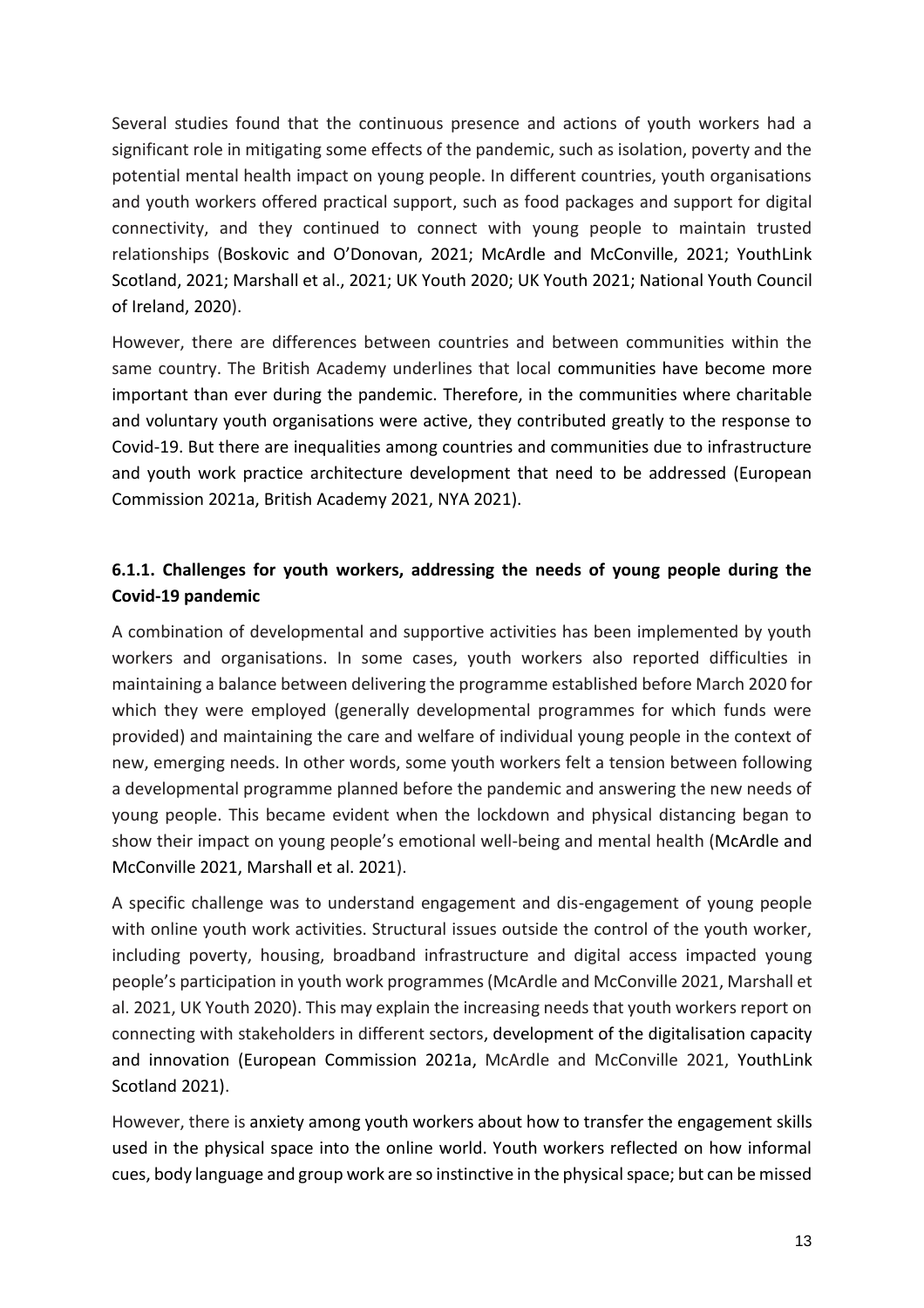and missing in the online space. They also reported that online spaces rarely provide the opportunity for informal/ad hoc conversations that allow youth workers to better understand the background of young people and that allow young people to connect with each other (McArdle and McConville 2021, Marshall et al. 2021).

Some studies underline the importance of ensuring a safe online space for young people to interact between each other and with youth workers. This is especially the need of the most vulnerable young people to cope with hate speech and harassment (LGBT Youth Scotland 2020, National Youth Council of Ireland 2020).

For youth workers or organisations providing services and activities to adolescents and young people with learning difficulties and disabilities, the transition from face-to-face work to online youth work generated the need and opportunity to connect better with parents. This is also progress in the practice, when parents become partners of the youth worker and actively support the developmental and learning progress of the young person (McArdle and McConville, 2021; YouthLink Scotland, 2021; Marshall et al., 2021; National Youth Council of Ireland, 2020).

A range of issues were highlighted by the studies on the short- and medium-term impact of Covid-19 on the youth sector, in particular youth work and youth organisations. Summarised, these challenges mainly include:

- barriers to young people's digital engagement, ranging from digital poverty and limited access to technology, to the fatigue of online connections, which is worsened by the extension of the crisis in most countries and prolongation of restrictions related to physical engagement;
- difficulty engaging with vulnerable young people, "at risk" or experiencing marginalisation;
- the limited capacity of youth workers and organisations to see and respond when a young person needs support, due to limited interactions, mainly organised online;
- the paradox of encouraging online engagement in lockdown compared to discouraging device dependence pre-Covid-19;
- a lack of structure and lack of support from parents as online engagement sometimes compounds pressure for families;
- online engagement making developmental work and experiential learning more difficult than face-to-face interactions;
- limitations associated with outreach work, due to limited interaction in public spaces;
- up-skilled outreach and digital youth workers being needed for young people on social media platforms and in spaces where young people meet and communicate.

However, new developments in youth work practice are not risk free when blending the faceto-face and digital approaches and their combination, within a wider ethical debate on the nature of youth work. Separating the professional and the personal involvement of the youth worker with young people was a difficult issue before the pandemic, but it is more of a challenge now that young people are even more emotionally vulnerable (as shown by the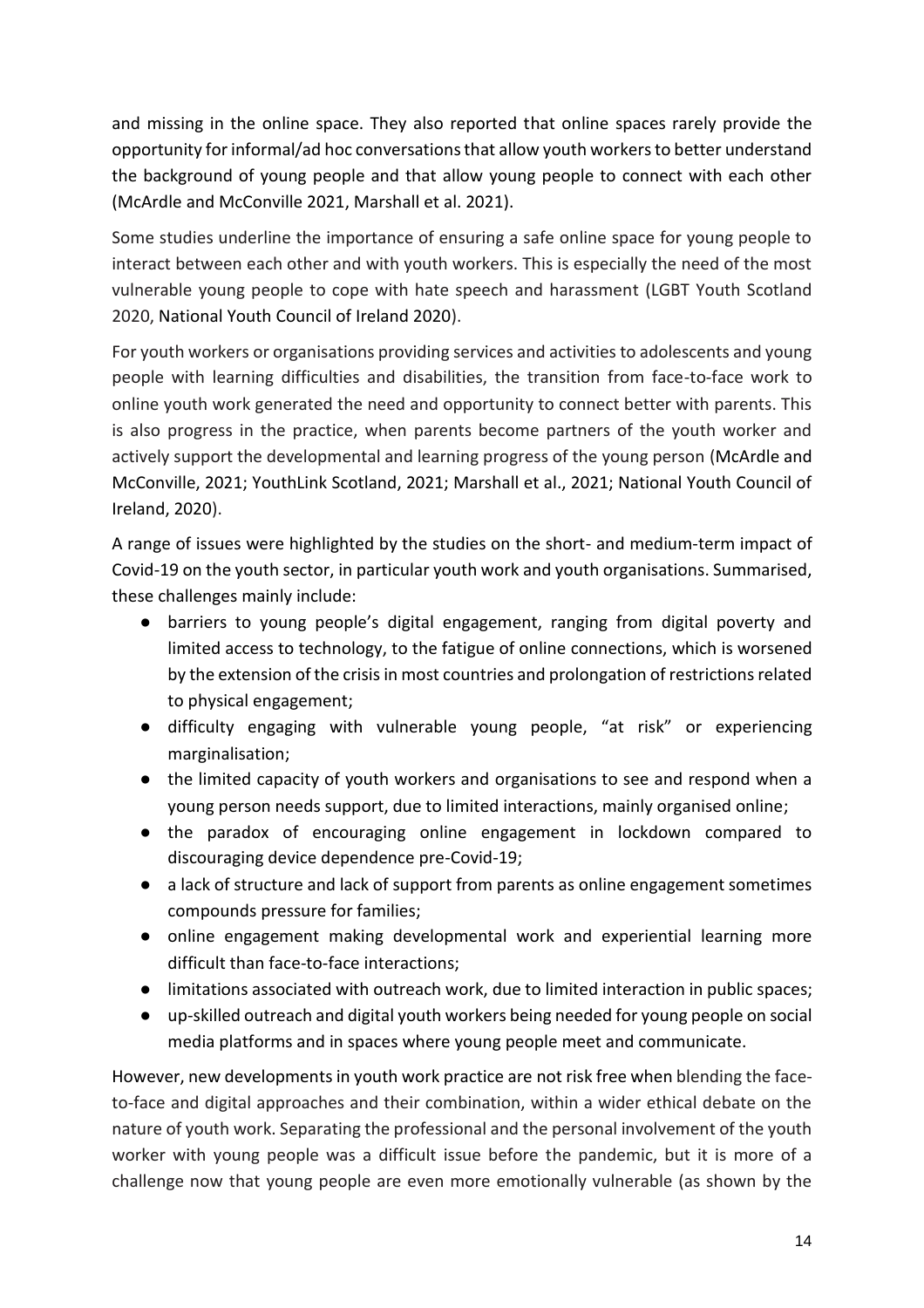studies on their emotional well-being and mental health) and the youth worker is entering the private spaces of young people when connecting with them online. Youth workers reported struggling to find solutions for online youth work activities when engaging with young people living in crowded homes and having younger siblings or parents interfering in the developmental or learning activities (McArdle and McConville, 2021; UK Youth 2020; UK Youth 2021; National Youth Council of Ireland, 2020).

#### <span id="page-15-0"></span>**6.1.2. Good practices of youth work addressing the needs of young people during the Covid-19 pandemic**

Different studies have underlined that, despite important difficulties, youth workers have developed their capacity and competences to face new challenges brought about by the pandemic. These could be considered as long-term gains for practitioners (Boskovic and O'Donovan 2021,; National Youth Council of Ireland 2020, UK Youth 2021). Namely, "youth workers have built a bank of digital skills throughout this period while remaining faithful to the primacy of relationships and the human skills that permeate both the virtual world and the face-to-face world" (McArdle and McConville, 2021).

Within very little time, youth workers made changes to their programmes and methodologies, creating content to meet the needs of young people that suited the unique environment in which they were operating. Youth work provision has shifted towards digital or blended forms of support. A study of youth work organisations across Europe, for example, found that 17% of organisations had transferred all support to digital platforms, while 7% reported that they had not used digital at all and reduced the support available to young people. Many organisations across Europe had developed blended offers, complementing digital support with other, more traditional methods (RAY-COR 2020, Marshall et al. 2021).

Among good practices identified in the activities of youth organisations in 2020 and 2021 are:

- online campaigns and/or constant social media engagement to ensure a continuous flow of information for young people and fight fake news;
- virtual engagement using games, music, art, craft and design and food challenges to be completed offline, at home, and results to be uploaded online, etc.;
- reorganisation of some activities outdoors, including career counselling sessions for young people in the format of a Walk and Talk;
- production of education materials to support online learning and complementing the resources developed by education institutions and organisations;
- podcasts allowing young people, youth workers and leaders to share the experience and impact of the pandemic on young people with a larger community;
- reaching out to the community with material support and other activities focusing on intergenerational solidarity between volunteer young people and persons particularly vulnerable to the Covid-19 disease;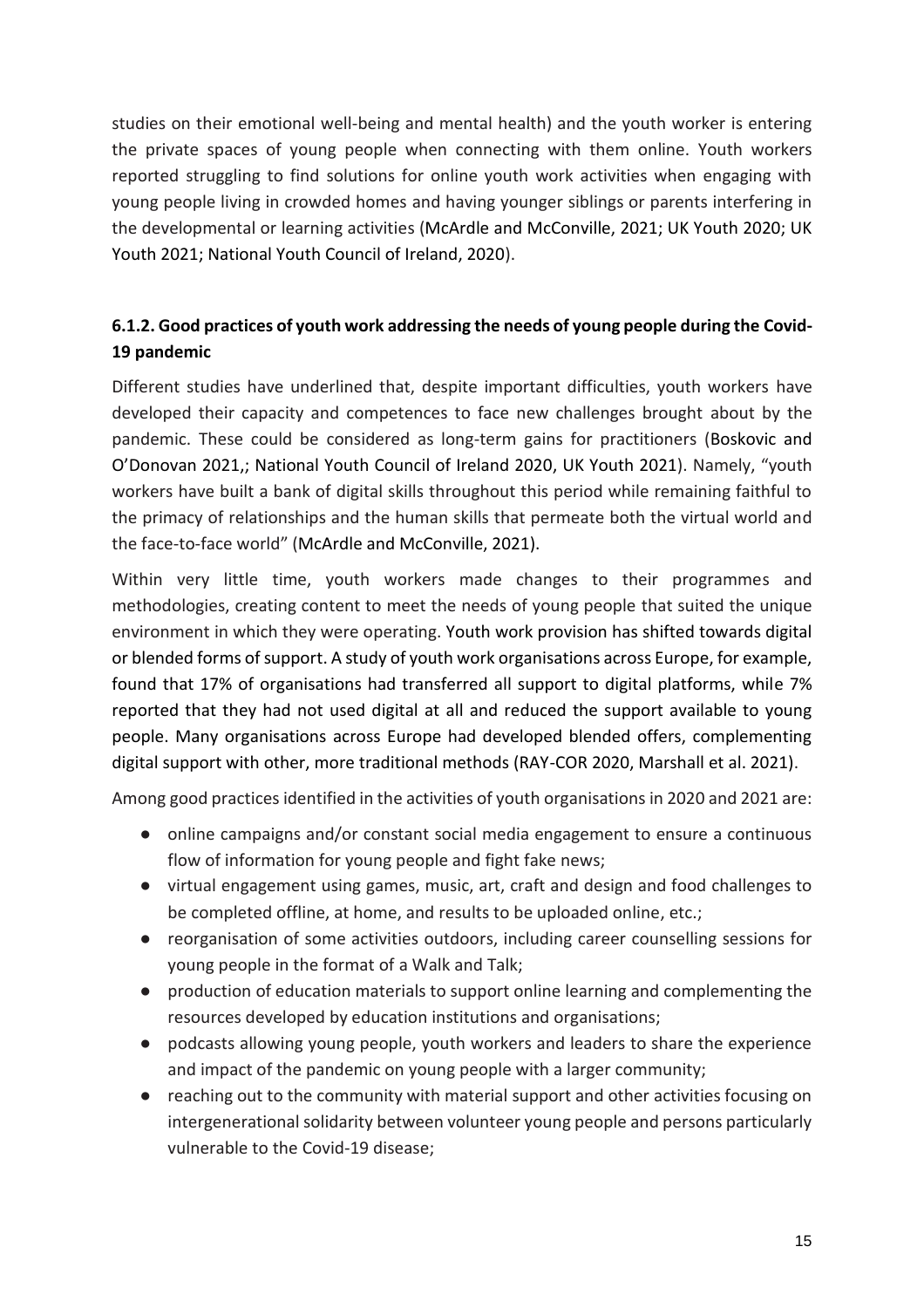- activities targeting emotional well-being and mental health, using online group or individual sessions or face-to-face individual or small-group sessions, observing physical distancing;
- sessions on practical skills, from planning one's day during the pandemic to cooking, etc.;
- consultations and research activities on young people's experience to inform youth workers, organisations, policy and decision makers (McArdle and McConville 2021, YouthLink Scotland 2021, LGBT Youth Scotland 2020, National Youth Council of Ireland 2020, Boskovic and O'Donovan, 2021).

Aware that it was not possible nor desirable to spend the same amount of time face-to-face with young people in online applications, youth workers needed to adapt their programmes and methods. As a result, in England, 83% of young people said youth work had been important or very important to them during the first year of the pandemic (NYA, 2020). In Ireland, young people shared very positive experiences of youth work during this time and felt that youth organisations were responsive to their needs and provided vital interaction (National Youth Council of Ireland, 2020).

## <span id="page-16-0"></span>**7. Impact of Covid-19 pandemic on digitalisation in the youth sector**

Since the start of the pandemic, there has been an unprecedented reorganisation of life based on digitalisation, via remote working, virtual socialising and home schooling, which have led to a process of accelerated change in people's day-to-day lives.

During 2020, studies focused mainly on how schools, universities and education in general were affected by a forced digitalisation (Lavizzari et al., 2020). In the first semester of 2021, research extended to other sectors beyond education, such as commerce and banking. The use of electronic platforms in online shopping, restaurant delivery and money transactions increased notably (Escamilla and Lonean 2021). In the last semester of 2021, it was observed that research began to delve into other sectors related to youth, such as the labour market or rural areas.

Starting with the labour market, studies show two fundamental trends: the shift from working in a physical space to a totally digital one and keeping training spaces open for acquiring those necessary skills and experiences to maintain or access a job. In relation to the first trend, López Peláez et al. (2021) stress that the pandemic caused an exponential growth in teleworking<sup>3</sup> in the EU. Before Covid-19, there were only 5% of teleworkers in the EU-28, a

<sup>3.</sup> "Teleworking" is an inclusive term meaning partially or fully working outside a central workplace in a remote location (e.g. home, library, coffee) using information and communications technology and either during normal business hours or otherwise (O'Brien and Aliabadi 2020).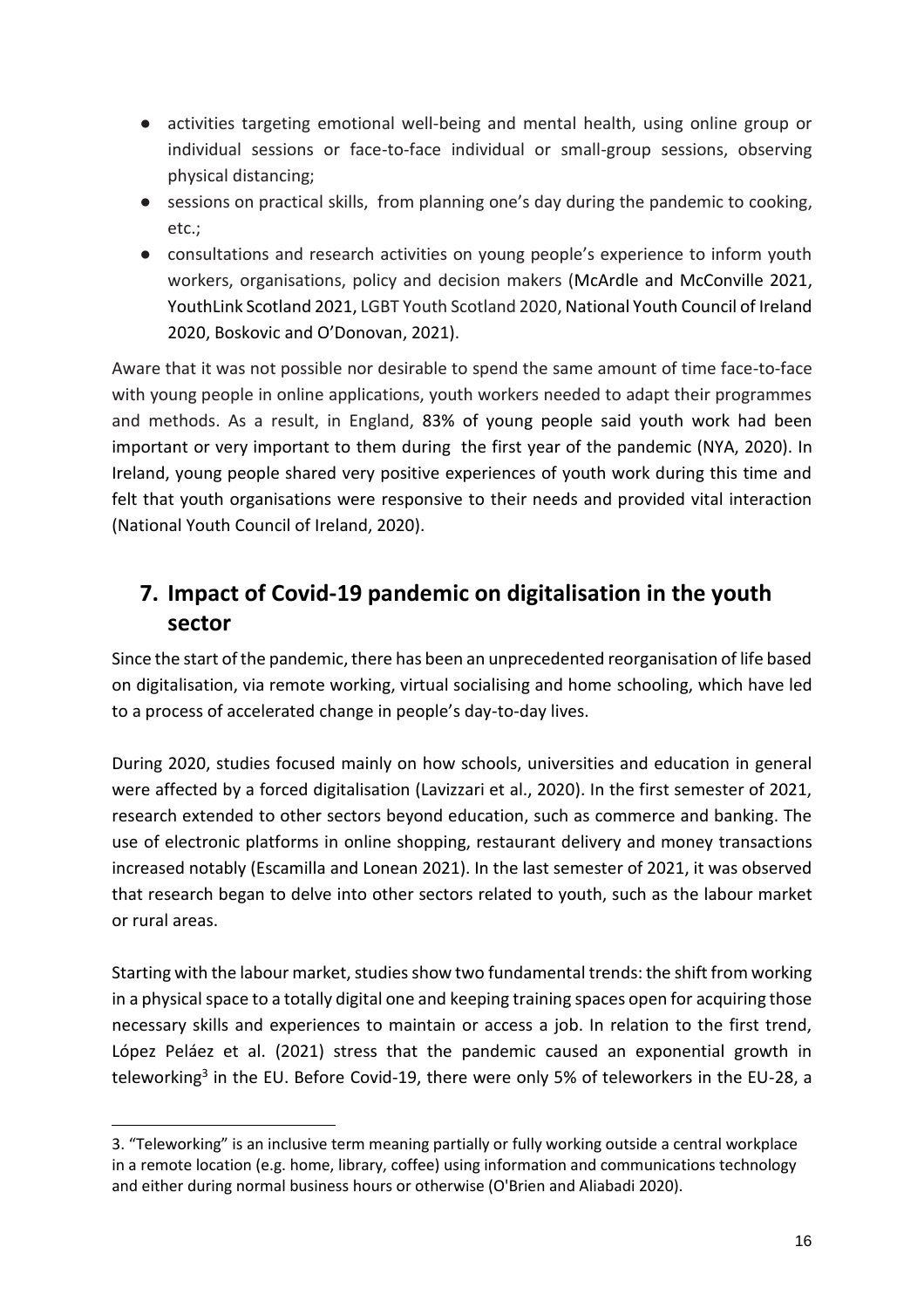figure that increased to 40% in the EU-27 after the start of the pandemic. In this regard, empirical studies suggested paradoxical consequences for young people's work-life balance, job satisfaction, and well-being. On the one hand, telework arrangements are claimed to facilitate access to employment for youth and offering greater flexibility on where, when, and how to work. On the other hand, the constant use of digital technologies to work seems to cause unclear boundaries between work and personal life, increased work demands, and adverse effects on individual well-being.

Regarding the second trend, the European Parliament study Youth in Europe (2021) suggested that work-based learning, such as apprenticeships and internships, did not have the technological infrastructure to digitalise their activities and offer virtual job experiences. According to the ILO (2020), this lack of adequate technological infrastructure of apprenticeship and internship systems caused negative effects on young people who attended these programmes. The interruption of the work-based learning experience meant that young people did not acquire skills, that they were not ready for teleworking and that, as a consequence of the two previous points, their access to the labour market was delayed.

The Covid-19 pandemic showed that young people did not have enough digital skills to move to telework or to change to a job where digital skills were required, in particular for the most disadvantaged population groups. The EU's 2020 Education and Training Monitor reveals that, in 2019, a fifth of young people (aged 16-24) in the EU still lacked basic digital skills. At the same time, the European Parliament (2021) highlights that young people with low digital skills tend to be associated with lower resilience to the negative effects of the pandemic, including their access to or staying in the labour market. This deficit already existed before the pandemic, but its importance increased within the new digital context.

According to Neagu et al. (2021), this new digital context has also affected young NEET people in rural areas from Bulgaria, Romania and Turkey. Their analyses suggest that the digital skill level of this group is very low compared to their urban peers because they have less access to information and communication technology (ICT) equipment and work-based learning spaces to acquire digital skills for their personal and professional development. These same results were found by the ILO (2020), where respondents from Finland, France, Spain and the United Kingdom reported differences in terms of access to the internet, technological infrastructure and digital skills between learners in rural and urban areas. Even those households equipped with internet and digital means had to navigate through overlapping timetables of children and parents studying or working remotely (Ștefan and Șerban 2020).

Finally, these studies also indicate that this digital vulnerability can lead to mental health issues, early school leaving and unemployment. This confirms the conclusions of the surveys conducted by the EU-Council of Europe Youth Partnership, where "two consequences appear to have resulted from this lack of access: deterioration in mental health and wellbeing among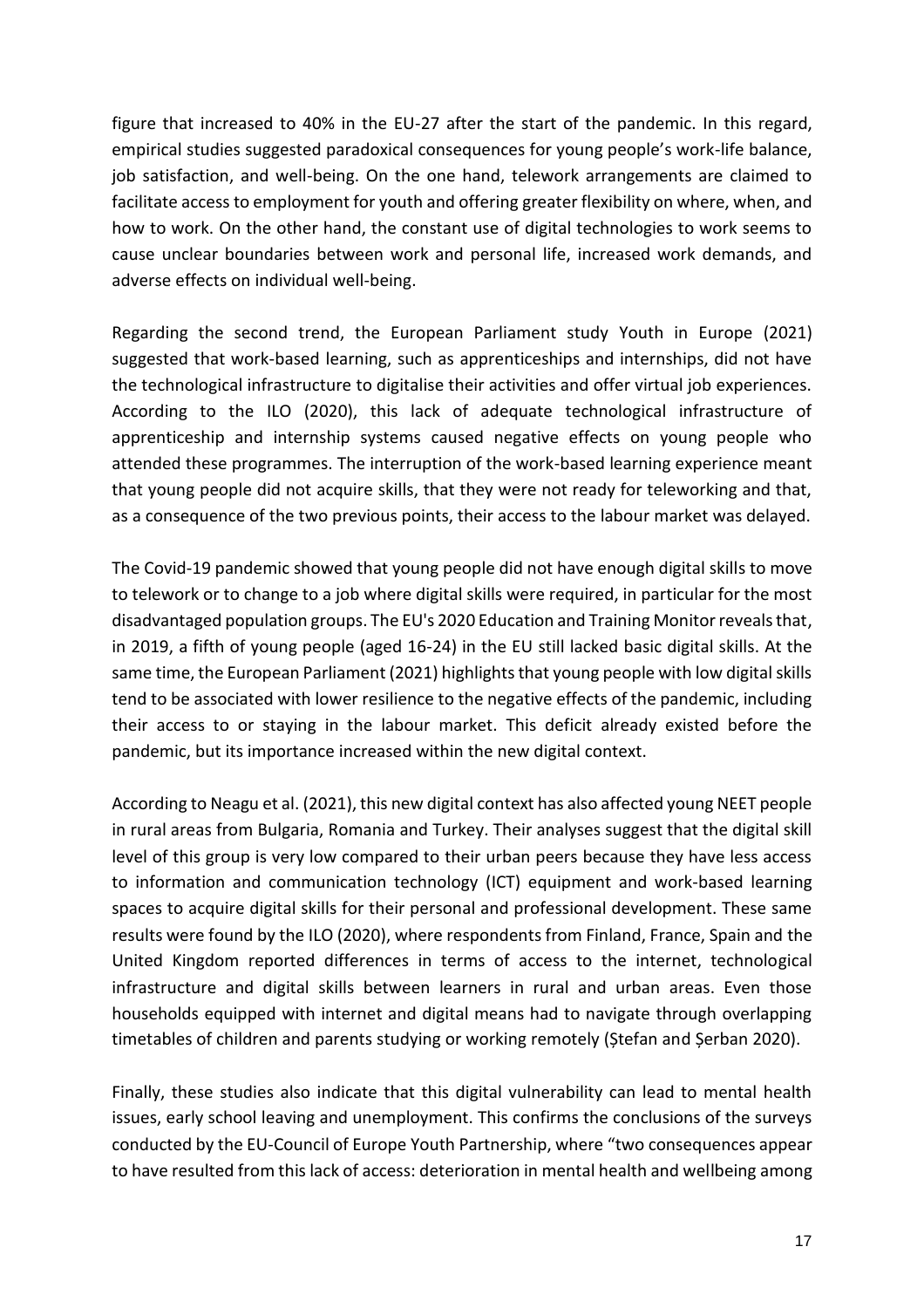young people and lack of capacity, training and skills in using digitalization" (Boskovic and O'Donovan, 2021).

### <span id="page-18-0"></span>**7.1. Policy responses to the impact of Covid-19 on digitalisation in the youth sector**

According to the Global Youth Survey (Decent Jobs For Youth, 2020), during 2020, policy responses focused more on addressing the impacts of the crisis on youth unemployment (such as income support) than on the digitalisation of the youth sector (in general) and young people (in particular).

This changed during the first half of 2021, with an increase in responses linked to digitalisation as a cross-cutting element in all areas of life. The ERYICA compendium (2021) divides the examples into four categories: digital youth information work, emotional well-being and mental health support, media and information literacy, and peer-to-peer in youth information. Many of these responses, launched by public institutions at local and national level, focused on providing more useful content to their webpages, opening virtual communication channels for live consultations or launching campaigns on social networks.

Van der Graaf et al. (2021) identified that, in Malta, institutions developed Zoom meetings, collective engagement through chats, youth cafés and other types of live sessions, so youth workers maintained contact with and supported young people and their families. In Lithuania, a programme to provide non-formal education activities online for young refugees was launched. It also raised funds to provide digital devices to students and families in need.

The European Parliament study Youth in Europe (2021) identifies some examples of digitalisation in local and national governments' responses to the Covid-19 crisis.

- The Covid-19 recovery plan in France includes the digital sector, developing new employment training pathways for young people, under 25, in NEET situations.
- The Greek government launched an e-training to address ICT needs and strengthen digital training opportunities for NEETs and vulnerable groups. It is expected to provide online certified training on digital skills to 3 000 unemployed young people.
- Portugal's Young+ Digital Programme provides training opportunities to develop digital skills for unemployed young people between 18 and 35 with secondary or higher education. At the same time, in 2021, the Portuguese Government launched the Digital Guarantee to ensure that, by 2023, all unemployed people will have training opportunities in digital skills suitable for their level of qualification and skills profile.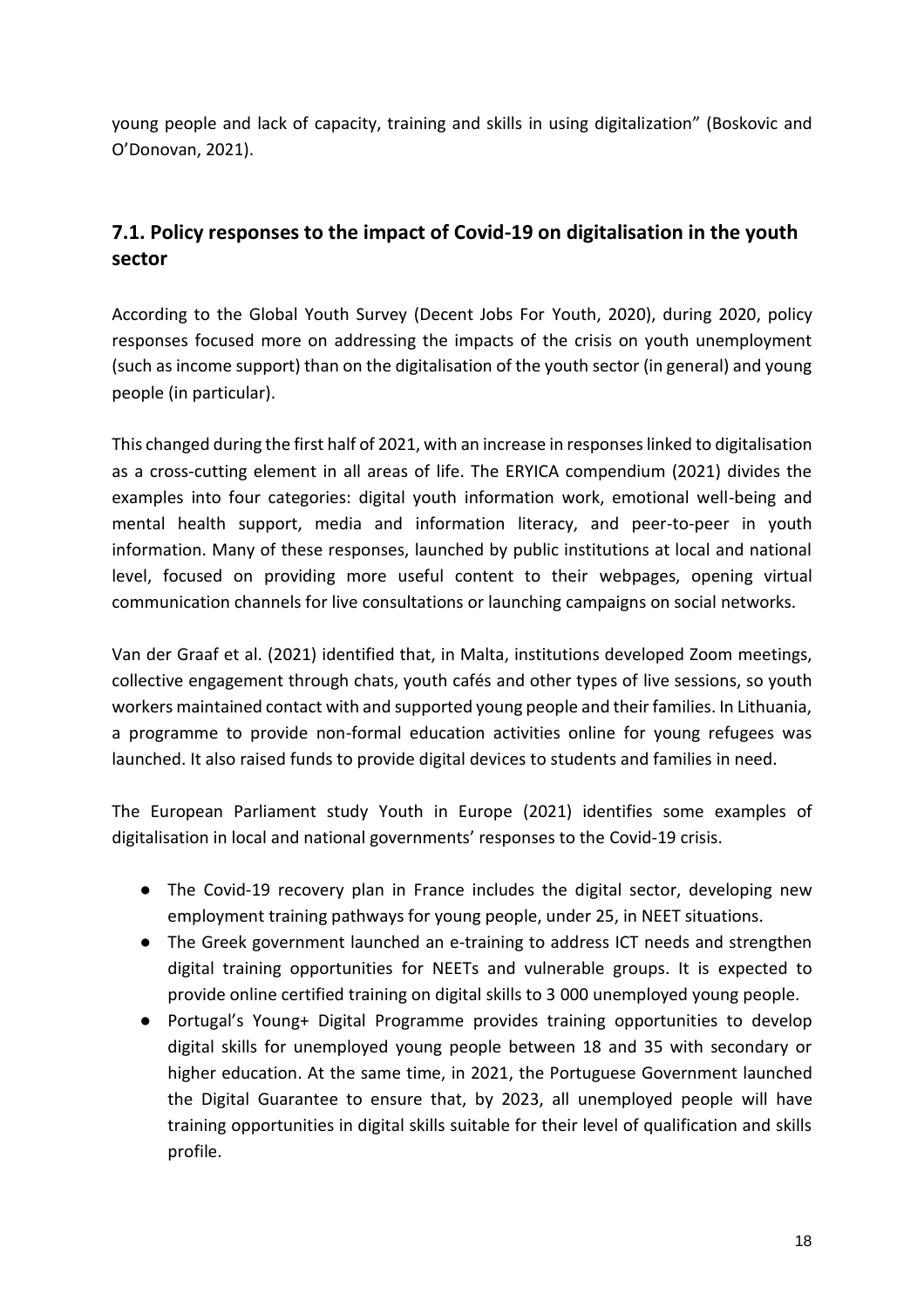In this regard, the ILO (2021) pointed out that it is essential to ensure young people have broad access to digital skills training opportunities throughout their working lives. If the above is achieved, these young people with digital skills will be better able to adapt to the transformations that digitalisation brings to all aspects of their lives. The inclusion of digital transformation as a priority in the new Erasmus+ programme (2021-2027), in line with the Digital Education Action Plan (2021-2027), is a commitment to practically supporting the digitalisation of the youth sector.

The programme aims to foster both basic and advanced digital skills and digital literacy, among youth organisations and young people (especially those with fewer opportunities, students, jobseekers and workers) to participate fully in European society (European Commission 2021). The challenge will be to ensure that the programme supports not only large organisations that have robust management structures, but that it also reaches small grassroots youth organisations and groups and supports their engagement in the digital transformation of the sector.

According to Pantea and Makharadze (2021), public authorities and the NGO sector must work together to close the digital divide and adequately prepare and equip young people and youth work practitioners with digital literacy programmes to cope with today's fast-evolving and uncertain environment. At the same time, it is essential that public authorities immediately address issues of connectivity and digital competences of the youth sector. Otherwise, young people with fewer opportunities will be completely left out and deprived of information and services, with a greater risk of social exclusion (Esteban-Navarro et al. 2020).

Finally, young people must be deliberately involved in the design of digital technologies and infrastructures that will affect them to avoid exacerbating existing vulnerabilities. This means that youth must be consulted and involved in decision-making processes, where their views, lived experiences, intersecting needs and aspirations are really taken into account so that digitalisation becomes an opportunity and not a disadvantage.

### <span id="page-19-0"></span>**8. Conclusion**

The impacts of the Covid-19 pandemic on young people's livelihoods have been more severe than for older adults. Young people are less protected by job retention, income support, subsidised wages and other welfare schemes and they suffered the impact of school and university closures and restricted access to indoor and outdoor activities (OECD 2021,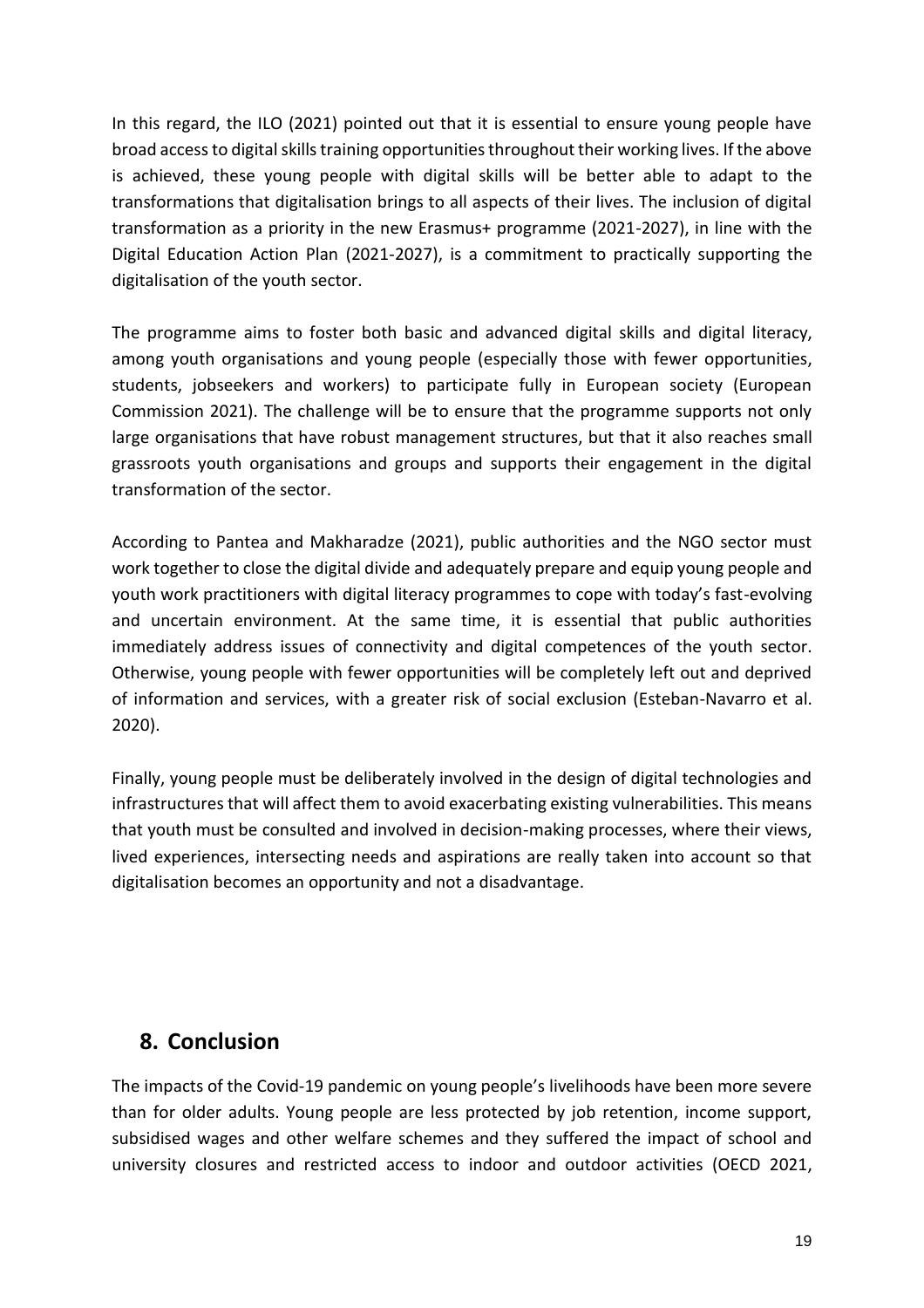Eurofound 2021, European Parliament 2021, European Youth Forum 2021, etc.). As a result, many young people face financial challenges and lack necessary resources and are in precarious working and living situations. The impact has been particularly severe on young people from socially vulnerable and disadvantaged groups.

The Covid-19 pandemic additionally resulted in social isolation and an increase in mental health issues among young people. The links between mental and physical health and wellbeing and the importance of mental health in shaping life outcomes for young people are increasingly being recognized. Although concerns about adolescents' mental health and wellbeing during the Covid-19 pandemic are confirmed by the present studies, the true picture of young people's well-being is likely to be more complex than evidenced so far and only visible in the coming years. The risk is that the aftershocks of the pandemic will hang over the aspirations and lifetime earnings of a generation whose education has been disrupted, posing a risk to the foundations of their mental health in the future.

Strengthening the evidence base on mental health for children and young people is imperative to ensure that programming efforts and recommendations for policy and practice are effective. Future efforts need to address the pre-pandemic and pandemic-related rise in mental health problems in the adolescent population. It will be important to closely monitor indicators of risk and resilience, enabling timely efforts to mitigate the risk for the development of mental disorders during adolescence.

Overall, studies show youth participation is on a positive trend, visible in young people's participation in elections, civil society organisations and social movements. However, Covid-19 has affected some avenues of participation, such as protests, marches or participation in youth councils because of regulations on physical distancing. In this context, digital activism has developed greatly, including global, local and "glocal" initiatives. However, there are risks related to online youth participation, including greater polarisation, harassment, bullying and hate speech, disinformation and limited privacy.

Several studies were published in 2021 on young people and youth work in Europe, comparing the situation about one year after the outbreak of Covid-19 with the situation before the pandemic and confirming the initial findings. Following one year of experience in online and hybrid (combining online with face-to-face) youth work, youth workers and youth organisations were able to identify, in the second half of 2021, what works and what does not work in the new methods they have adopted.

Youth workers and youth organisations ran online bingo, scavenger hunts, thematic sessions, litter-picking and nature sessions, photography, digital quizzes, personal identity sessions, diversity sessions and social action projects, online events; art-based activities and local community engagement. They provided important information to young people. Engagement via social media kept young people updated with links to health advice, regulations, sharing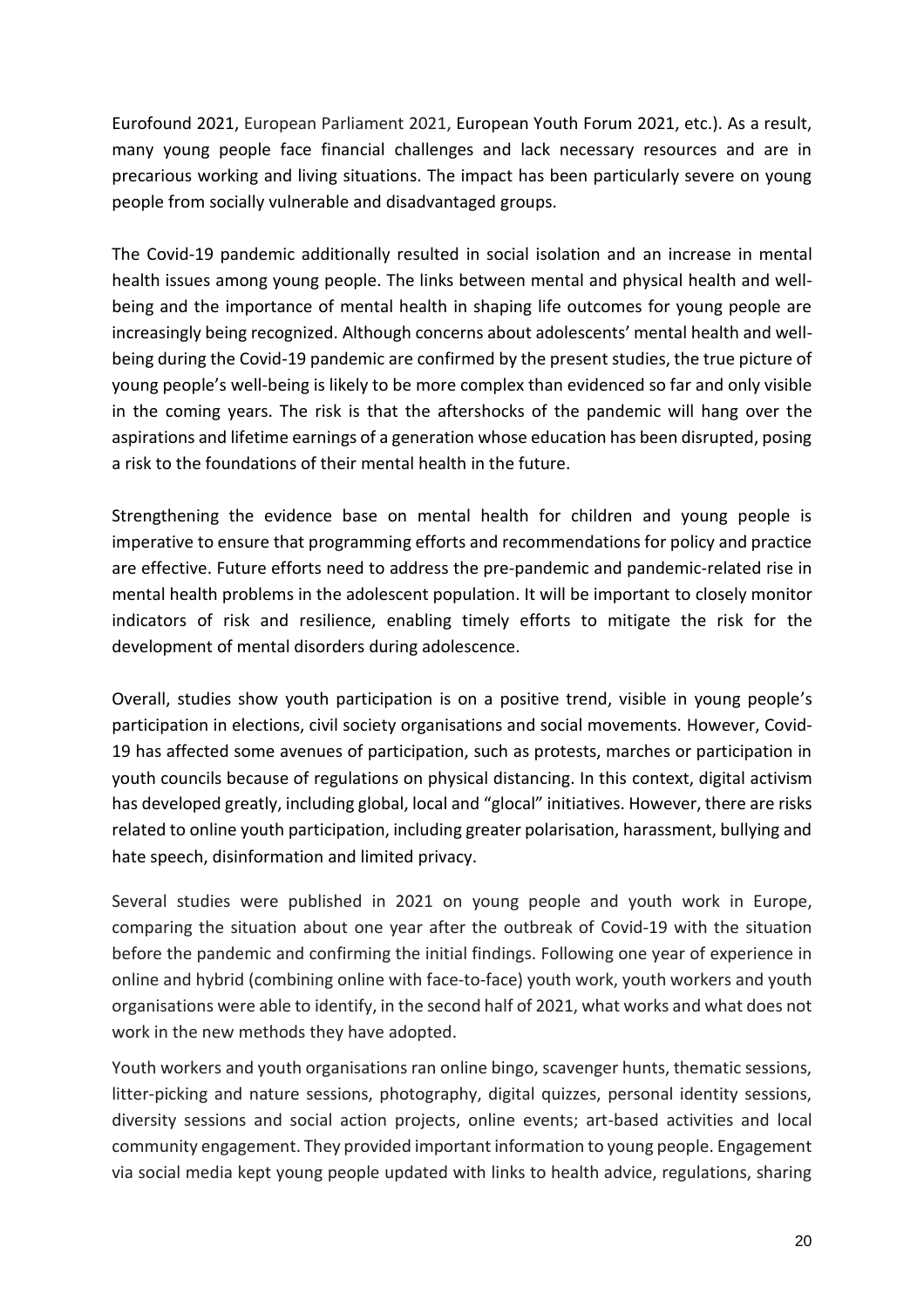ideas and news about events. These studies find that youth work has a significant positive impact on young people participating in activities, supporting the mitigation of the negative effects of the pandemic, such as isolation and the mental health impact on young people.

While there is now a significant body of evidence on the impact of the pandemic on young people in Europe, some important gaps remain. First, much of the research has covered young people in the EU and OECD countries, while data on the impact of Covid-19 in South-East and eastern Europe and the Caucasus is still largely lacking. Second, the research has been following the policy measures applied during the pandemic, but we still lack a comprehensive analysis of their impact. Finally, there is a need to enhance systematic data collection, monitoring and measurement of policy impacts through a system of indicators to develop effective and sustainable policies for the future.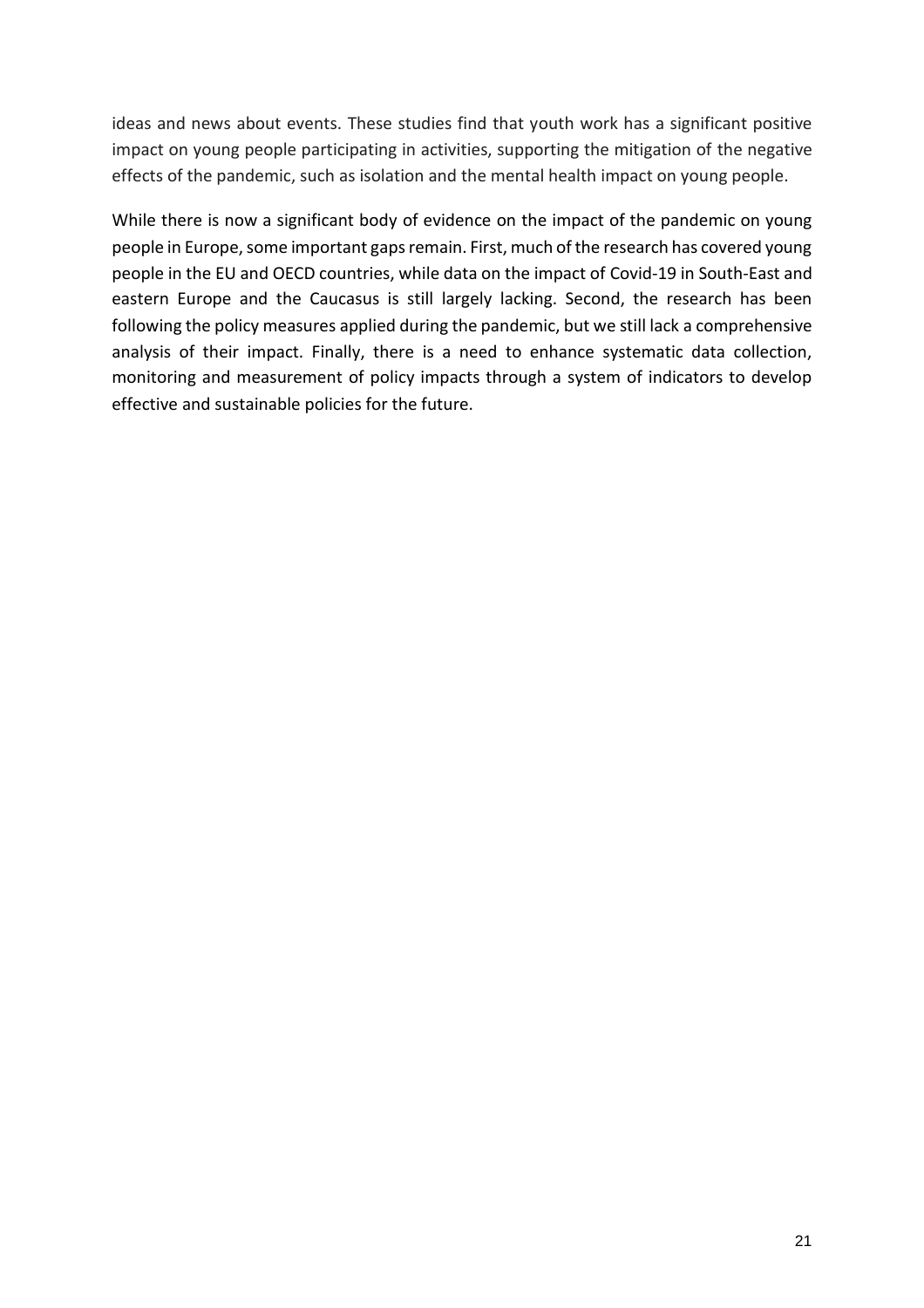### <span id="page-22-0"></span>**9. Bibliography**

Barford, A., Coutts, A., and Sahai, G. (2021). *Youth employment in times of COVID. A global review of COVID-19 policy responses to tackle (un)employment and disadvantage among young people*. International Labour Organisation, available at [https://bit.ly/3EQNjQ2,](https://bit.ly/3EQNjQ2) accessed on 5 November 2021.

Birnbaum, L., Wilhelm, C., Chilla, T. and Kröner, S. (2021). Place attachment and digitalisation in rural regions. Journal of Rural Studies 87: 189-198. Available online: [https://bit.ly/3kdMVmx,](https://bit.ly/3kdMVmx) accessed on 4 November 2021.

Boskovic, Ivana and James O'Donovan (2021). *Policy Brief on cross-country survey*. Available online: [https://bit.ly/3mSHn2S,](https://bit.ly/3mSHn2S) accessed on 4 November 2021.

Braziene, R. (2021). Briefing on COVID-19 impact on NEET youth in rural areas. EU-Council of Europe youth partnership. Available online: [https://bit.ly/3kdgzbC,](https://bit.ly/3kdgzbC) accessed on 4 November 2021.

British Academy (2021). *The COVID Decade. Understanding the Long-term Societal Impact of COVID-19*. Available online: [https://bit.ly/3qi8aaL,](https://bit.ly/3qi8aaL) accessed on 4 November 2021.

Council of the European Union (2021). *Conclusions of the Council and of the Representatives of the Governments of the Member States meeting within the Council on Strengthening the multilevel governance when promoting the participation of young people in decision-making processes*. Available online: [https://bit.ly/3kg24Uv,](https://bit.ly/3kg24Uv) accessed on 4 November 2021.

Decent Jobs For Youth (2020). Youth & COVID-19: Impacts on jobs, education, rights, and mental well-being. Geneva: International Labour Organisation. Available online: [https://bit.ly/3CSqxGX,](https://bit.ly/3CSqxGX) accessed on 4 November 2021.

DigiGen project (2021). *Online political behaviour and ideological production by young people.* Available online: [https://bit.ly/35pmoLz,](https://bit.ly/35pmoLz) accessed on 4 November 2021.Gender equality and the socio-economic impact of the COVID-19 pandemic. (2021). European Institute for Gender Equality (EIGE). Luxembourg: Publications Office of the European Union.

Escamilla, A. and Lonean, I. (2021). Briefing 4: Review of research on the impact of COVID-19 on the youth work, youth organisations and the digitalisation of services and activities for young people. EU-Council of Europe Youth Partnership. Available online: [https://bit.ly/3DwATNl,](https://bit.ly/3DwATNl) accessed on 4 November 2021.

ERYICA. (2021). Good Practice in Youth Information. Available online[: https://bit.ly/3o6widD,](https://bit.ly/3o6widD) accessed on 4 November 2021.

Esteban-Navarro, M. Á. et al (2020). The Rural Digital Divide in the Face of the COVID-19 Pandemic in Europe: Recommendations from a Scoping Review. Informatics 7(54): 1-18. Available online: [https://www.mdpi.com/914648,](https://www.mdpi.com/914648) accessed on 4 November 2021.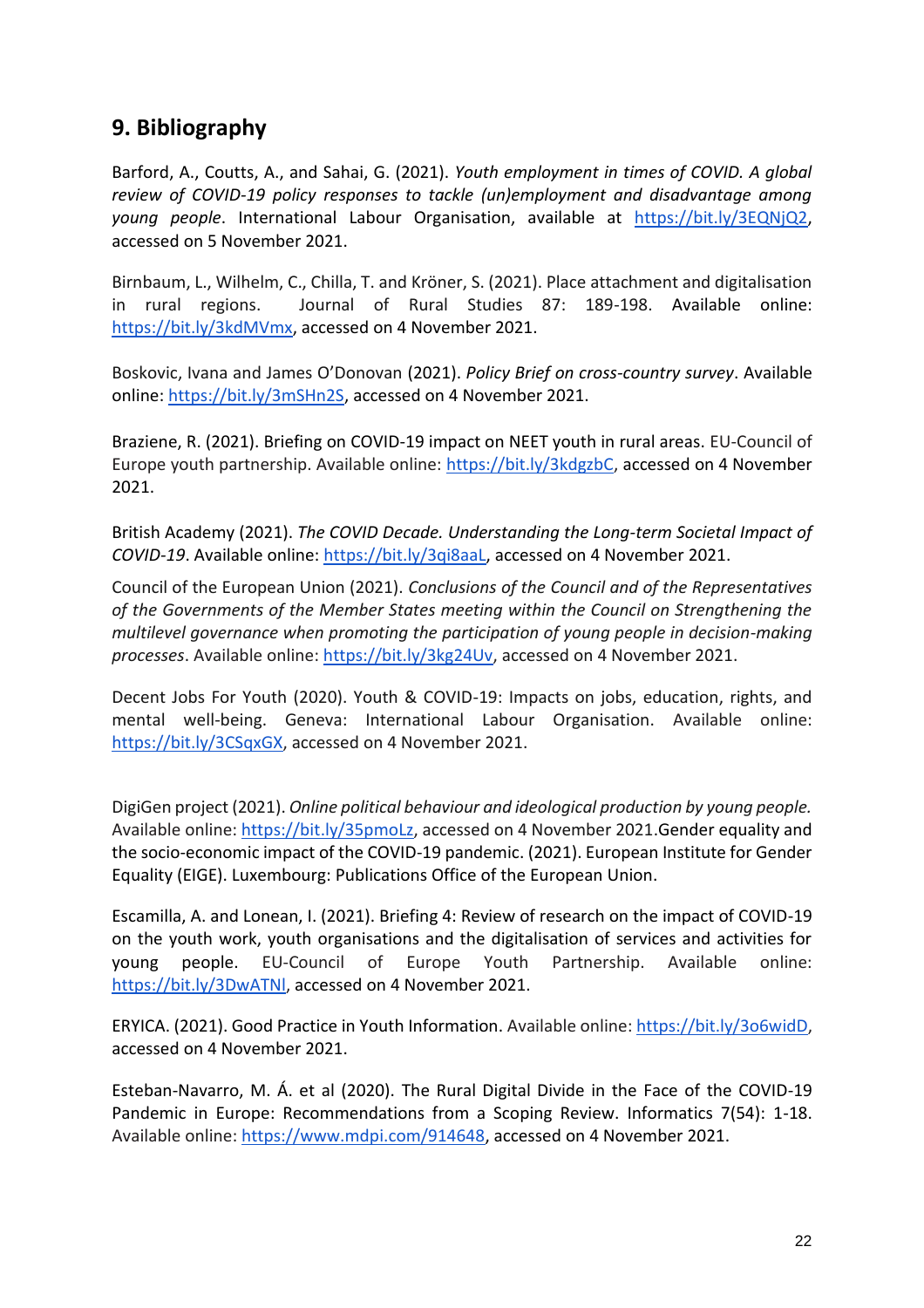Eurofound (2021a), *Living and working in Europe 2020*, Publications Office of the European Union, Luxembourg.

Eurofound (2021b), *Education, healthcare and housing: How access changed for children and families in 2020*, COVID-19 series, Publications Office of the European Union, Luxembourg.

Eurofound (2021c), *COVID-19 EU PolicyWatch*, available at https://bit.ly/35ddC2Q, accessed 27 May 2021.

European Commission (2021a). *Study on Youth work in the EU*. Available online: [https://bit.ly/3kdvSRw,](https://bit.ly/3kdvSRw) accessed on 4 November 2021.

European Commission (2021b), *Report on the implementation of the EU Youth Strategy* (2019 2021). Available online: [https://bit.ly/3GU3wFQ,](https://bit.ly/3GU3wFQ) accessed on 4 November 2021.

European Commission. (2021c), *The Reinforced Youth Guarantee*, Available at, [https://bit.ly/3o85IAO,](https://bit.ly/3o85IAO) accessed on 4 November 2021.

European Commission. (2021d). EC ALMA Programme. Available at: [https://bit.ly/2YmGdmC,](https://bit.ly/2YmGdmC) accessed on 4 November 2021.

European Commission. (2021e), *Erasmus+ Programme Guide*. Brussels: European Commission. Available online: [https://bit.ly/3COcVfE,](https://bit.ly/3COcVfE) accessed on 4 November 2021.

European Commission (2020) The Reinforced Youth Guarantee. Available at: [h](https://ec.europa.eu/social/main.jsp?catId=1079&langId=en)[ttps://ec.europa.eu/social/main.jsp?catId=1079&langId=en,](https://ec.europa.eu/social/main.jsp?catId=1079&langId=en) accessed 4 November 2021.

European Parliament (2021), *Education and youth in post-COVID-19 Europe – crisis effects and policy recommendation*, available at [https://bit.ly/3zk1BGP,](https://bit.ly/3zk1BGP) accessed 27 May 2021.

European Parliament (2021). *Youth in Europe: Effects of COVID-19 on their economic and social situation.* Available online: [https://bit.ly/3wl7Hpr,](https://bit.ly/3wl7Hpr) accessed on 4 November 2021.

European Youth Forum (2021), *Beyond lockdown - the 'pandemic scar' on young people The social, economic and mental health impact of COVID-19 on young people in Europe*, available at[: https://bit.ly/3mSYlxK,](https://bit.ly/3mSYlxK) accessed 17 June 2021.

Kvieskiene, G., Ivanova I., Trasberg, K. Stasytyte, V. and Celiesiene, E. (2021). *Modelling of Social Policy and Initiatives under COVID-19: Rural NEET Youth Case Study*. Social Sciences10: 393. https://doi.org/ 10.3390/socsci10100393

Lavizzari, A., Escamilla, A. Roe, S. and Petkovic, S. (2020). Meta analysis of research on the impact of COVID-19 on the youth sector. EU-Council of Europe youth partnership. Available online: [https://bit.ly/3zjqIJH,](https://bit.ly/3zjqIJH) accessed on 4 November 2021.

LGBT Youth Scotland and YouthLink Scotland (2020). *The Impact of LGBT Youth Scotland's Digital Youth Work on Young People.* Available online: [https://bit.ly/3o7rHb5,](https://bit.ly/3o7rHb5) accessed on 4 November 2021.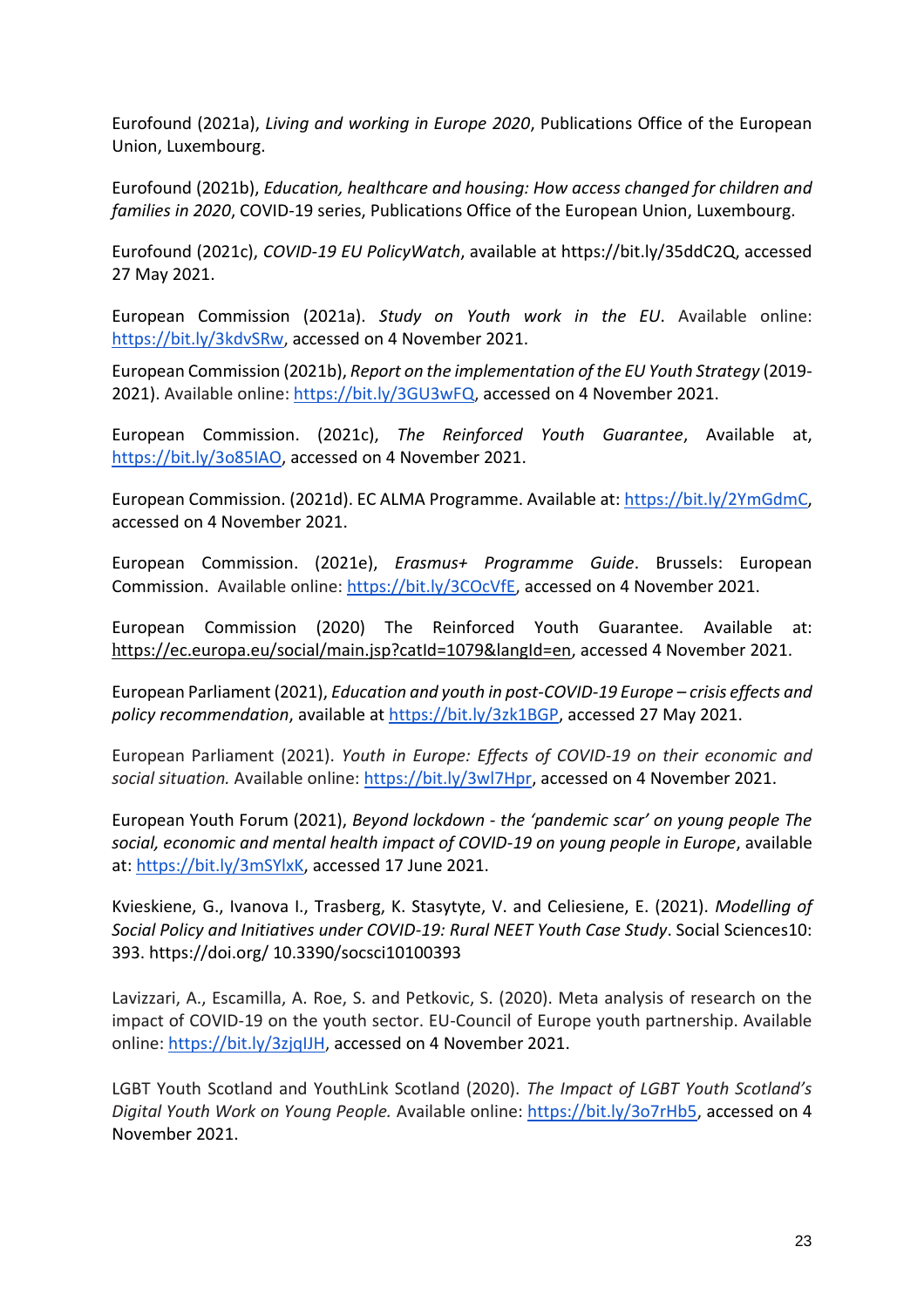Lithuanian Ministry of Social Security and Labour. (2021), available at [https://bit.ly/3o1tcI5,](https://bit.ly/3o1tcI5) accessed on 4 November 2021.

LVIV.Team: Socioinform, City Institute and MoloDvizh Center.Lviv (2021). *At the Threshold: youth work through the COVID-19 pandemic*. Available online: [https://bit.ly/3bPR3ou,](https://bit.ly/3bPR3ou) accessed on 4 November 2021.

López Peláez, A., Erro-Garcés, A., Pinilla García, F. J., and Kiriakou, D. (2021). Working in the 21st Century. The Coronavirus Crisis: A Driver of Digitalisation, Teleworking, and Innovation, with Unintended Social Consequences. Information 12, 377. Available online: https://doi.org/ 10.3390/info12090377, accessed on 4 November 2021.

Mägi, E. (2021). Country report on the impact of COVID-19 lockdown on schooling in primary and secondary education: Estonia. In *What Did We Learn from Schooling Practices during the COVID-19 Lockdown? Insights from Five EU Countries*. JRC Science for Policy Report. Brussels: European Commission.

Marshall, T., O'Prey, L., Parkinson, A., Grunhut, S., Teifi, I., Usher, S. & Knight, E (2021). *Research to inform development of the youth work strategy*. Available online: [https://bit.ly/31D0tlj,](https://bit.ly/31D0tlj) accessed on 4 November 2021.

McArdle, Eliz and Leighann McConville (2021). *At the Threshold: youth work through the COVID-19 pandemic.* Available online[: https://bit.ly/31Eo3OD,](https://bit.ly/31Eo3OD) accessed on 4 November 2021.

National Youth Agency (2020). *Out of Sight?*. Available online: [https://bit.ly/2ZVT0gf,](https://bit.ly/2ZVT0gf) accessed on 4 November 2021.

National Youth Agency (2021). *Overlooked! Rural youth*. Available online: [https://bit.ly/3qel0a3,](https://bit.ly/3qel0a3) accessed on 4 November 2021.

National Youth Council of Ireland (2020). *A Review of the Youth Work Sector Response to the COVID-19 Pandemic*. Available online: [https://www.youth.ie/articles/covidreport/,](https://www.youth.ie/articles/covidreport/) accessed on 4 November 2021.

Neagu, G., Berigel, M. and Lendzhova, V. (2021). How Digital Inclusion Increase Opportunities for Young People: Case of NEETs from Bulgaria, Romania and Turkey. Sustainability 13(14): 7894. Available online: [https://www.mdpi.com/1189002,](https://www.mdpi.com/1189002) accessed on 4 November 2021.

O'Brien, W. and Aliabadi, F.Y, (2020), *Does telecommuting save energy? A critical review of quantitative studies and their research methods*. Energy and Buildings 225: 110298.

ODI: Overseas Development Institute (2021), Advancing youth-centred digital ecosystems in Africa in a post-COVID-19 world, available at [https://bit.ly/3fOialp,](https://bit.ly/3fOialp) accessed 4 November 2021.

O'Donovan, James and Manfred Zentner (2020). *Towards a better understanding of the impact of COVID-19 on the youth sector.* Available online*:* <https://bit.ly/3bPGZeV>*,* accessed on 4 November 2021.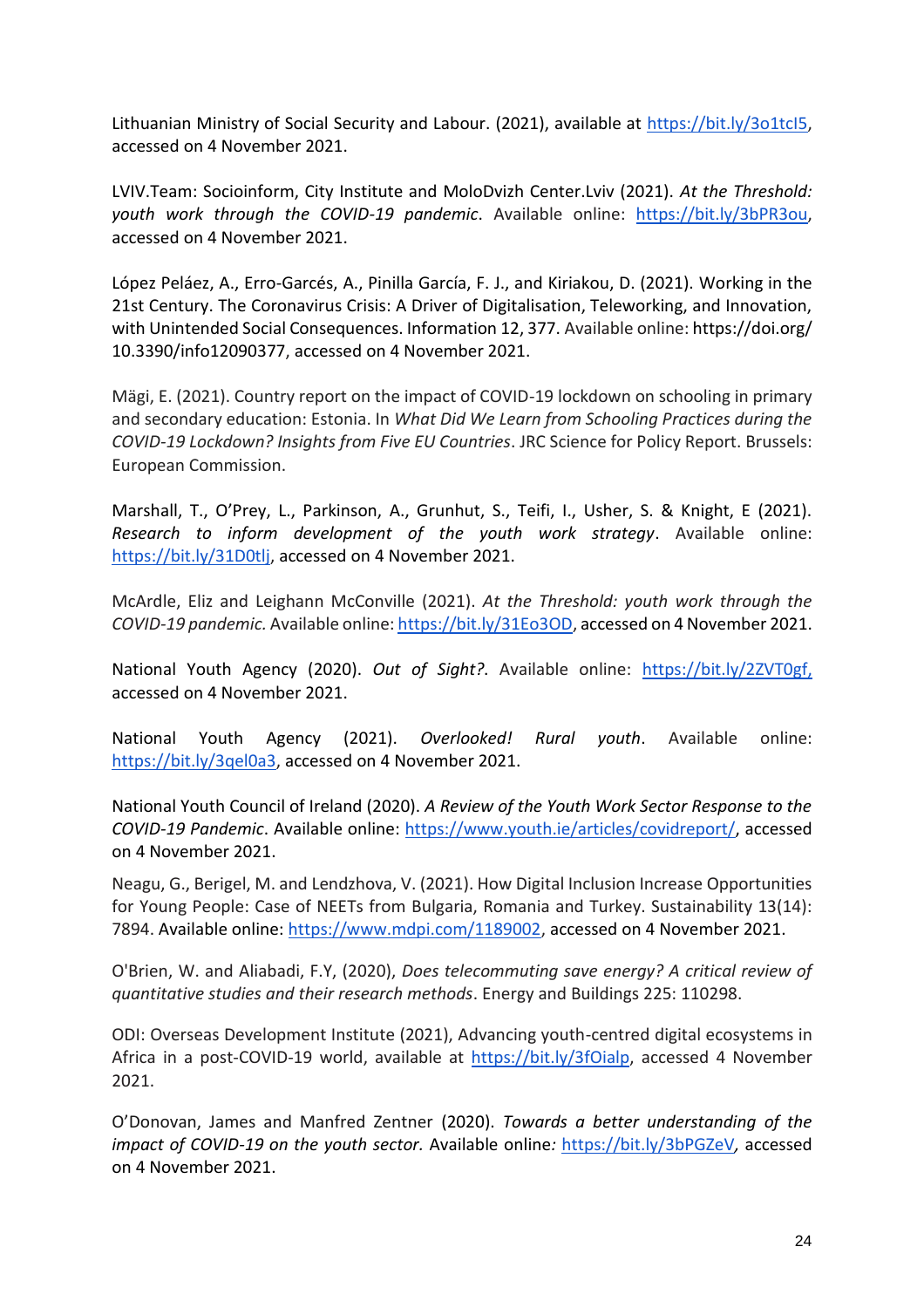OECD (2020), *Youth and COVID-19: Response, Recovery and Resilience, OECD Policy Responses to Coronavirus (COVID-19)*, OECD Publishing, Paris, available at [https://doi.org/10.1787/c40e61c6-en,](https://doi.org/10.1787/c40e61c6-en) accessed on 4 November 2021.

OECD (2021a), *What Have Countries Done to Support Young People in the COVID-19 Crisis? OECD Policy Responses to Coronavirus (COVID-19)*. Available online: [https://www.oecd.org/coronavirus/policy-responses/what-have-countries-done-to](https://www.oecd.org/coronavirus/policy-responses/what-have-countries-done-to-support-young-people-in-the-COVID-19-crisis-ac9f056c/)[support-young-people-in-the-COVID-19-crisis-ac9f056c/,](https://www.oecd.org/coronavirus/policy-responses/what-have-countries-done-to-support-young-people-in-the-COVID-19-crisis-ac9f056c/) accessed on 4 November 2021.

OECD (2021b), *The State of School Education: One Year into the Covid Pandemic*, available at https://doi.org/10.1787/201dde84-en, accessed 27 May 2021.

OECD (2021c), *Supporting young people's mental health through the COVID-19 crisis, OECD Policy Responses to Coronavirus (COVID-19)*, OECD Publishing, Paris, [https://doi.org/10.1787/84e143e5-en,](https://doi.org/10.1787/84e143e5-en) accessed on 4 November.

OECD (2021d), *Young people's concerns during COVID-19: Results from Risks That Matter 2020*, OECD Publishing, Paris, [http://dx.doi.org/doi.org/10.1787/64b51763-en,](http://dx.doi.org/doi.org/10.1787/64b51763-en) accessed on 5 November.

Pantea, M-C. and Makharadze, T. (2021). Towards a better understanding of COVID-19 impact on young people and on the youth sector in Eastern Europe and South Caucasus. Available online: [https://bit.ly/3xOe8Cc,](https://bit.ly/3xOe8Cc) accessed 01 December 2021.

Rubery, J. and Tavora, I. (2021), *The COVID-19 crisis and gender equality: risks and opportunities*, in Vanhercke B., Spasova S. And Fronteddu B. (eds.) Social policy in the European Union: state of play 2020. Facing the pandemic, Brussels, ETUI and European Social Observatory, 71–96.

Ștefan, V. and Șerban, A. M. (2020). Youth inclusion, digital solutions and the global pandemic. EU-Council of Europe youth partnership. Available online: [https://bit.ly/3lrKe1o,](https://bit.ly/3lrKe1o) accessed 27 May 2021.

Terren L and Soler-i-Martí R (2021) '*Glocal' and Transversal Engagement in Youth Social Movements: A Twitter- Based Case Study of Fridays For Future-Barcelona*. Front. Polit. Sci. 3:635822. doi: 10.3389/fpos.2021.63582

UK Youth (2020). *The impact of COVID-19 on young people and the youth sector.* Available online: [https://www.ukyouth.org/wp-content/uploads/2020/04/UK-Youth-COVID-19-](https://www.ukyouth.org/wp-content/uploads/2020/04/UK-Youth-Covid-19-Impact-Report-External-Final-08.04.20.pdf) [Impact-Report-External-Final-08.04.20.pdf,](https://www.ukyouth.org/wp-content/uploads/2020/04/UK-Youth-Covid-19-Impact-Report-External-Final-08.04.20.pdf) accessed on 4 November 2021.

UK Youth (2021). T*he impact of COVID-19 on England's youth organisations*. Available online: [https://bit.ly/3BRhapx,](https://bit.ly/3BRhapx) accessed on 4 November 2021.

UNDP (2021). Civic Participation of Youth in the Digital World. Available online: [https://bit.ly/2ZUxOY2,](https://bit.ly/2ZUxOY2) accessed on 4 November 2021.